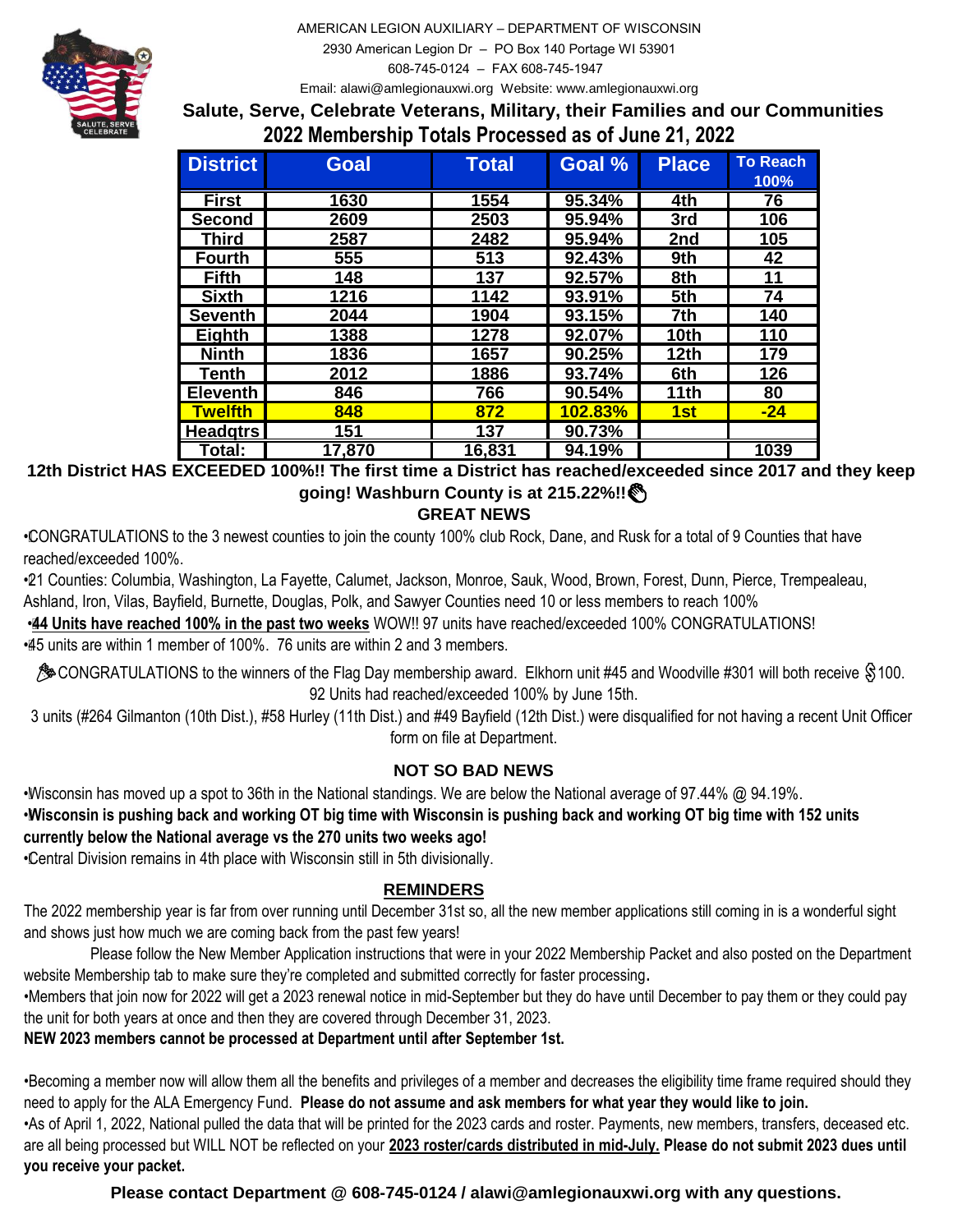| <b>CITY</b><br><b>UNIT</b><br><b>2022 GOAL</b><br><b>JUNIOR</b><br><b>SENIOR</b><br><b>TOTAL</b><br><b>Kenosha</b><br>0021<br>Kenosha<br>25<br>$\overline{2}$<br>23<br>25<br>01<br>0293<br>Silver Lake<br>42<br>31<br>32<br>1<br>0361<br>29<br>24<br>Wilmot<br>$\overline{4}$<br>28<br>0544<br>47<br>36<br><b>Twin Lakes</b><br>6<br>42<br>0552<br>21<br>0<br>19<br>19<br><b>Somers</b><br>164<br>133<br>146<br><b>Total</b><br>13<br>0020<br>Waterford<br>15<br><b>Racine</b><br>14<br>15<br>$\vert$<br>0079<br>Burlington<br>28<br>23<br>$\boldsymbol{0}$<br>23<br>0171<br><b>Union Grove</b><br>70<br>54<br>60<br>6<br>0310<br>10<br>$\overline{0}$<br>7<br>7<br>Racine<br>0494<br>61<br>54<br>54<br>Caledonia<br>0<br>$\overline{\mathbf{3}}$<br>0546<br>10<br>$\boldsymbol{0}$<br>3<br>Racine<br>7<br>194<br>155<br>162<br><b>Total</b><br><b>Rock</b><br>0030<br>12<br>$\vert$<br>12<br><b>Edgerton</b><br>13<br>0048<br><b>Beloit</b><br>20<br>18<br>1<br>19<br>0209<br>Orfordville<br>71<br>77<br>10<br>81<br>0237<br>Footville<br>19<br>17<br>0<br>17<br>0440<br>19<br>$\mathbf{1}$<br>17<br>18<br>Clinton<br>147<br><b>Total</b><br> 13 <br>135<br>148<br>0024<br>Lake Geneva<br><b>Walworth</b><br>56<br>49<br>57<br>$\overline{\mathbf{8}}$<br><b>Elkhorn</b><br>$\overline{7}$<br>0045<br>13<br>10<br>17<br>0095<br><b>Delavan</b><br>64<br>63<br>$\bf{8}$<br>71<br>0102<br><b>Walworth</b><br>36<br>$\overline{7}$<br>29<br>36<br>0130<br>Sharon<br>20<br>14<br>$\mathbf{1}$<br>15<br>$\mathbf{2}$<br>0183<br>35<br>28<br>30<br>Genoa City<br>0188<br>East Troy<br>11<br>0<br>10<br>10<br>15<br>$\overline{\mathbf{3}}$<br>0450<br>14<br>17<br><b>Darien</b><br>217<br><b>Total</b><br>250<br>36<br>253<br>0008<br>37<br>32<br>Waukesha<br>Waukesha<br>32<br>$\overline{0}$<br>0071<br>Pewaukee<br>85<br>81<br>16<br>101<br>0091<br>46<br>44<br>44<br>Oconomowoc<br>$\boldsymbol{0}$<br><b>Delafield</b><br>0196<br>40<br>41<br>45<br>$\left 4\right $<br>0294<br><b>Hartland</b><br>52<br>$\overline{3}$<br>66<br>69<br>0356<br><b>Muskego</b><br>13<br>$\overline{0}$<br>14<br>14<br>0375<br>Mukwonago<br>159<br>$\mathbf{2}$<br>153<br>155<br>0382<br><b>Menomonee Falls</b><br>$\vert$<br>65<br>65<br>66<br>0399<br>Okauchee<br>39<br>33<br>34<br>$\mathbf{1}$<br>0449<br><b>Brookfield</b><br>9<br>325<br>262<br>271<br>0535<br>Eagle<br>18<br>0<br>14<br>14<br>875<br>36<br>809<br>845<br><b>Total</b> | 2022 Membership processed<br>as of 06/21/2022 |  | <b>District Totals</b> | <b>County</b><br><b>Totals</b> | <b>100%</b><br><b>Unit</b> | 100%<br><b>County</b> | * = MISSING current<br><b>Unit Officer form</b> |                |
|----------------------------------------------------------------------------------------------------------------------------------------------------------------------------------------------------------------------------------------------------------------------------------------------------------------------------------------------------------------------------------------------------------------------------------------------------------------------------------------------------------------------------------------------------------------------------------------------------------------------------------------------------------------------------------------------------------------------------------------------------------------------------------------------------------------------------------------------------------------------------------------------------------------------------------------------------------------------------------------------------------------------------------------------------------------------------------------------------------------------------------------------------------------------------------------------------------------------------------------------------------------------------------------------------------------------------------------------------------------------------------------------------------------------------------------------------------------------------------------------------------------------------------------------------------------------------------------------------------------------------------------------------------------------------------------------------------------------------------------------------------------------------------------------------------------------------------------------------------------------------------------------------------------------------------------------------------------------------------------------------------------------------------------------------------------------------------------------------------------------------------------------------------------------------------------------------------------------------------------------------------------------------------------------------------------------------------------------------------------------------------------------------------------------------|-----------------------------------------------|--|------------------------|--------------------------------|----------------------------|-----------------------|-------------------------------------------------|----------------|
|                                                                                                                                                                                                                                                                                                                                                                                                                                                                                                                                                                                                                                                                                                                                                                                                                                                                                                                                                                                                                                                                                                                                                                                                                                                                                                                                                                                                                                                                                                                                                                                                                                                                                                                                                                                                                                                                                                                                                                                                                                                                                                                                                                                                                                                                                                                                                                                                                            |                                               |  |                        |                                |                            |                       |                                                 | <b>PERCENT</b> |
|                                                                                                                                                                                                                                                                                                                                                                                                                                                                                                                                                                                                                                                                                                                                                                                                                                                                                                                                                                                                                                                                                                                                                                                                                                                                                                                                                                                                                                                                                                                                                                                                                                                                                                                                                                                                                                                                                                                                                                                                                                                                                                                                                                                                                                                                                                                                                                                                                            |                                               |  |                        |                                |                            |                       |                                                 | 100.00%        |
|                                                                                                                                                                                                                                                                                                                                                                                                                                                                                                                                                                                                                                                                                                                                                                                                                                                                                                                                                                                                                                                                                                                                                                                                                                                                                                                                                                                                                                                                                                                                                                                                                                                                                                                                                                                                                                                                                                                                                                                                                                                                                                                                                                                                                                                                                                                                                                                                                            |                                               |  |                        |                                |                            |                       |                                                 | 76.19%         |
|                                                                                                                                                                                                                                                                                                                                                                                                                                                                                                                                                                                                                                                                                                                                                                                                                                                                                                                                                                                                                                                                                                                                                                                                                                                                                                                                                                                                                                                                                                                                                                                                                                                                                                                                                                                                                                                                                                                                                                                                                                                                                                                                                                                                                                                                                                                                                                                                                            |                                               |  |                        |                                |                            |                       |                                                 | 96.55%         |
|                                                                                                                                                                                                                                                                                                                                                                                                                                                                                                                                                                                                                                                                                                                                                                                                                                                                                                                                                                                                                                                                                                                                                                                                                                                                                                                                                                                                                                                                                                                                                                                                                                                                                                                                                                                                                                                                                                                                                                                                                                                                                                                                                                                                                                                                                                                                                                                                                            |                                               |  |                        |                                |                            |                       |                                                 | 89.36%         |
|                                                                                                                                                                                                                                                                                                                                                                                                                                                                                                                                                                                                                                                                                                                                                                                                                                                                                                                                                                                                                                                                                                                                                                                                                                                                                                                                                                                                                                                                                                                                                                                                                                                                                                                                                                                                                                                                                                                                                                                                                                                                                                                                                                                                                                                                                                                                                                                                                            |                                               |  |                        |                                |                            |                       |                                                 | 90.48%         |
|                                                                                                                                                                                                                                                                                                                                                                                                                                                                                                                                                                                                                                                                                                                                                                                                                                                                                                                                                                                                                                                                                                                                                                                                                                                                                                                                                                                                                                                                                                                                                                                                                                                                                                                                                                                                                                                                                                                                                                                                                                                                                                                                                                                                                                                                                                                                                                                                                            |                                               |  |                        |                                |                            |                       |                                                 | 89.02%         |
|                                                                                                                                                                                                                                                                                                                                                                                                                                                                                                                                                                                                                                                                                                                                                                                                                                                                                                                                                                                                                                                                                                                                                                                                                                                                                                                                                                                                                                                                                                                                                                                                                                                                                                                                                                                                                                                                                                                                                                                                                                                                                                                                                                                                                                                                                                                                                                                                                            |                                               |  |                        |                                |                            |                       |                                                 | 100.00%        |
|                                                                                                                                                                                                                                                                                                                                                                                                                                                                                                                                                                                                                                                                                                                                                                                                                                                                                                                                                                                                                                                                                                                                                                                                                                                                                                                                                                                                                                                                                                                                                                                                                                                                                                                                                                                                                                                                                                                                                                                                                                                                                                                                                                                                                                                                                                                                                                                                                            |                                               |  |                        |                                |                            |                       |                                                 | 82.14%         |
|                                                                                                                                                                                                                                                                                                                                                                                                                                                                                                                                                                                                                                                                                                                                                                                                                                                                                                                                                                                                                                                                                                                                                                                                                                                                                                                                                                                                                                                                                                                                                                                                                                                                                                                                                                                                                                                                                                                                                                                                                                                                                                                                                                                                                                                                                                                                                                                                                            |                                               |  |                        |                                |                            |                       |                                                 | 85.71%         |
|                                                                                                                                                                                                                                                                                                                                                                                                                                                                                                                                                                                                                                                                                                                                                                                                                                                                                                                                                                                                                                                                                                                                                                                                                                                                                                                                                                                                                                                                                                                                                                                                                                                                                                                                                                                                                                                                                                                                                                                                                                                                                                                                                                                                                                                                                                                                                                                                                            |                                               |  |                        |                                |                            |                       |                                                 | 70.00%         |
|                                                                                                                                                                                                                                                                                                                                                                                                                                                                                                                                                                                                                                                                                                                                                                                                                                                                                                                                                                                                                                                                                                                                                                                                                                                                                                                                                                                                                                                                                                                                                                                                                                                                                                                                                                                                                                                                                                                                                                                                                                                                                                                                                                                                                                                                                                                                                                                                                            |                                               |  |                        |                                |                            |                       |                                                 | 88.52%         |
|                                                                                                                                                                                                                                                                                                                                                                                                                                                                                                                                                                                                                                                                                                                                                                                                                                                                                                                                                                                                                                                                                                                                                                                                                                                                                                                                                                                                                                                                                                                                                                                                                                                                                                                                                                                                                                                                                                                                                                                                                                                                                                                                                                                                                                                                                                                                                                                                                            |                                               |  |                        |                                |                            |                       |                                                 | 30.00%         |
|                                                                                                                                                                                                                                                                                                                                                                                                                                                                                                                                                                                                                                                                                                                                                                                                                                                                                                                                                                                                                                                                                                                                                                                                                                                                                                                                                                                                                                                                                                                                                                                                                                                                                                                                                                                                                                                                                                                                                                                                                                                                                                                                                                                                                                                                                                                                                                                                                            |                                               |  |                        |                                |                            |                       |                                                 | 83.51%         |
|                                                                                                                                                                                                                                                                                                                                                                                                                                                                                                                                                                                                                                                                                                                                                                                                                                                                                                                                                                                                                                                                                                                                                                                                                                                                                                                                                                                                                                                                                                                                                                                                                                                                                                                                                                                                                                                                                                                                                                                                                                                                                                                                                                                                                                                                                                                                                                                                                            |                                               |  |                        |                                |                            |                       |                                                 | 108.33%        |
|                                                                                                                                                                                                                                                                                                                                                                                                                                                                                                                                                                                                                                                                                                                                                                                                                                                                                                                                                                                                                                                                                                                                                                                                                                                                                                                                                                                                                                                                                                                                                                                                                                                                                                                                                                                                                                                                                                                                                                                                                                                                                                                                                                                                                                                                                                                                                                                                                            |                                               |  |                        |                                |                            |                       |                                                 | 95.00%         |
|                                                                                                                                                                                                                                                                                                                                                                                                                                                                                                                                                                                                                                                                                                                                                                                                                                                                                                                                                                                                                                                                                                                                                                                                                                                                                                                                                                                                                                                                                                                                                                                                                                                                                                                                                                                                                                                                                                                                                                                                                                                                                                                                                                                                                                                                                                                                                                                                                            |                                               |  |                        |                                |                            |                       |                                                 | 105.19%        |
|                                                                                                                                                                                                                                                                                                                                                                                                                                                                                                                                                                                                                                                                                                                                                                                                                                                                                                                                                                                                                                                                                                                                                                                                                                                                                                                                                                                                                                                                                                                                                                                                                                                                                                                                                                                                                                                                                                                                                                                                                                                                                                                                                                                                                                                                                                                                                                                                                            |                                               |  |                        |                                |                            |                       |                                                 | 89.47%         |
|                                                                                                                                                                                                                                                                                                                                                                                                                                                                                                                                                                                                                                                                                                                                                                                                                                                                                                                                                                                                                                                                                                                                                                                                                                                                                                                                                                                                                                                                                                                                                                                                                                                                                                                                                                                                                                                                                                                                                                                                                                                                                                                                                                                                                                                                                                                                                                                                                            |                                               |  |                        |                                |                            |                       |                                                 | 94.74%         |
|                                                                                                                                                                                                                                                                                                                                                                                                                                                                                                                                                                                                                                                                                                                                                                                                                                                                                                                                                                                                                                                                                                                                                                                                                                                                                                                                                                                                                                                                                                                                                                                                                                                                                                                                                                                                                                                                                                                                                                                                                                                                                                                                                                                                                                                                                                                                                                                                                            |                                               |  |                        |                                |                            |                       |                                                 | 100.68%        |
|                                                                                                                                                                                                                                                                                                                                                                                                                                                                                                                                                                                                                                                                                                                                                                                                                                                                                                                                                                                                                                                                                                                                                                                                                                                                                                                                                                                                                                                                                                                                                                                                                                                                                                                                                                                                                                                                                                                                                                                                                                                                                                                                                                                                                                                                                                                                                                                                                            |                                               |  |                        |                                |                            |                       |                                                 | 101.79%        |
|                                                                                                                                                                                                                                                                                                                                                                                                                                                                                                                                                                                                                                                                                                                                                                                                                                                                                                                                                                                                                                                                                                                                                                                                                                                                                                                                                                                                                                                                                                                                                                                                                                                                                                                                                                                                                                                                                                                                                                                                                                                                                                                                                                                                                                                                                                                                                                                                                            |                                               |  |                        |                                |                            |                       |                                                 | 130.77%        |
|                                                                                                                                                                                                                                                                                                                                                                                                                                                                                                                                                                                                                                                                                                                                                                                                                                                                                                                                                                                                                                                                                                                                                                                                                                                                                                                                                                                                                                                                                                                                                                                                                                                                                                                                                                                                                                                                                                                                                                                                                                                                                                                                                                                                                                                                                                                                                                                                                            |                                               |  |                        |                                |                            |                       |                                                 | 110.94%        |
|                                                                                                                                                                                                                                                                                                                                                                                                                                                                                                                                                                                                                                                                                                                                                                                                                                                                                                                                                                                                                                                                                                                                                                                                                                                                                                                                                                                                                                                                                                                                                                                                                                                                                                                                                                                                                                                                                                                                                                                                                                                                                                                                                                                                                                                                                                                                                                                                                            |                                               |  |                        |                                |                            |                       |                                                 | 100.00%        |
|                                                                                                                                                                                                                                                                                                                                                                                                                                                                                                                                                                                                                                                                                                                                                                                                                                                                                                                                                                                                                                                                                                                                                                                                                                                                                                                                                                                                                                                                                                                                                                                                                                                                                                                                                                                                                                                                                                                                                                                                                                                                                                                                                                                                                                                                                                                                                                                                                            |                                               |  |                        |                                |                            |                       |                                                 | 75.00%         |
|                                                                                                                                                                                                                                                                                                                                                                                                                                                                                                                                                                                                                                                                                                                                                                                                                                                                                                                                                                                                                                                                                                                                                                                                                                                                                                                                                                                                                                                                                                                                                                                                                                                                                                                                                                                                                                                                                                                                                                                                                                                                                                                                                                                                                                                                                                                                                                                                                            |                                               |  |                        |                                |                            |                       |                                                 | 85.71%         |
|                                                                                                                                                                                                                                                                                                                                                                                                                                                                                                                                                                                                                                                                                                                                                                                                                                                                                                                                                                                                                                                                                                                                                                                                                                                                                                                                                                                                                                                                                                                                                                                                                                                                                                                                                                                                                                                                                                                                                                                                                                                                                                                                                                                                                                                                                                                                                                                                                            |                                               |  |                        |                                |                            |                       |                                                 | 90.91%         |
|                                                                                                                                                                                                                                                                                                                                                                                                                                                                                                                                                                                                                                                                                                                                                                                                                                                                                                                                                                                                                                                                                                                                                                                                                                                                                                                                                                                                                                                                                                                                                                                                                                                                                                                                                                                                                                                                                                                                                                                                                                                                                                                                                                                                                                                                                                                                                                                                                            |                                               |  |                        |                                |                            |                       |                                                 | 113.33%        |
|                                                                                                                                                                                                                                                                                                                                                                                                                                                                                                                                                                                                                                                                                                                                                                                                                                                                                                                                                                                                                                                                                                                                                                                                                                                                                                                                                                                                                                                                                                                                                                                                                                                                                                                                                                                                                                                                                                                                                                                                                                                                                                                                                                                                                                                                                                                                                                                                                            |                                               |  |                        |                                |                            |                       |                                                 | 101.20%        |
|                                                                                                                                                                                                                                                                                                                                                                                                                                                                                                                                                                                                                                                                                                                                                                                                                                                                                                                                                                                                                                                                                                                                                                                                                                                                                                                                                                                                                                                                                                                                                                                                                                                                                                                                                                                                                                                                                                                                                                                                                                                                                                                                                                                                                                                                                                                                                                                                                            |                                               |  |                        |                                |                            |                       |                                                 | 86.49%         |
|                                                                                                                                                                                                                                                                                                                                                                                                                                                                                                                                                                                                                                                                                                                                                                                                                                                                                                                                                                                                                                                                                                                                                                                                                                                                                                                                                                                                                                                                                                                                                                                                                                                                                                                                                                                                                                                                                                                                                                                                                                                                                                                                                                                                                                                                                                                                                                                                                            |                                               |  |                        |                                |                            |                       |                                                 | 124.69%        |
|                                                                                                                                                                                                                                                                                                                                                                                                                                                                                                                                                                                                                                                                                                                                                                                                                                                                                                                                                                                                                                                                                                                                                                                                                                                                                                                                                                                                                                                                                                                                                                                                                                                                                                                                                                                                                                                                                                                                                                                                                                                                                                                                                                                                                                                                                                                                                                                                                            |                                               |  |                        |                                |                            |                       |                                                 | 95.65%         |
|                                                                                                                                                                                                                                                                                                                                                                                                                                                                                                                                                                                                                                                                                                                                                                                                                                                                                                                                                                                                                                                                                                                                                                                                                                                                                                                                                                                                                                                                                                                                                                                                                                                                                                                                                                                                                                                                                                                                                                                                                                                                                                                                                                                                                                                                                                                                                                                                                            |                                               |  |                        |                                |                            |                       |                                                 | 112.50%        |
|                                                                                                                                                                                                                                                                                                                                                                                                                                                                                                                                                                                                                                                                                                                                                                                                                                                                                                                                                                                                                                                                                                                                                                                                                                                                                                                                                                                                                                                                                                                                                                                                                                                                                                                                                                                                                                                                                                                                                                                                                                                                                                                                                                                                                                                                                                                                                                                                                            |                                               |  |                        |                                |                            |                       |                                                 | 132.69%        |
|                                                                                                                                                                                                                                                                                                                                                                                                                                                                                                                                                                                                                                                                                                                                                                                                                                                                                                                                                                                                                                                                                                                                                                                                                                                                                                                                                                                                                                                                                                                                                                                                                                                                                                                                                                                                                                                                                                                                                                                                                                                                                                                                                                                                                                                                                                                                                                                                                            |                                               |  |                        |                                |                            |                       |                                                 | 107.69%        |
|                                                                                                                                                                                                                                                                                                                                                                                                                                                                                                                                                                                                                                                                                                                                                                                                                                                                                                                                                                                                                                                                                                                                                                                                                                                                                                                                                                                                                                                                                                                                                                                                                                                                                                                                                                                                                                                                                                                                                                                                                                                                                                                                                                                                                                                                                                                                                                                                                            |                                               |  |                        |                                |                            |                       |                                                 | 97.48%         |
|                                                                                                                                                                                                                                                                                                                                                                                                                                                                                                                                                                                                                                                                                                                                                                                                                                                                                                                                                                                                                                                                                                                                                                                                                                                                                                                                                                                                                                                                                                                                                                                                                                                                                                                                                                                                                                                                                                                                                                                                                                                                                                                                                                                                                                                                                                                                                                                                                            |                                               |  |                        |                                |                            |                       |                                                 | 101.54%        |
|                                                                                                                                                                                                                                                                                                                                                                                                                                                                                                                                                                                                                                                                                                                                                                                                                                                                                                                                                                                                                                                                                                                                                                                                                                                                                                                                                                                                                                                                                                                                                                                                                                                                                                                                                                                                                                                                                                                                                                                                                                                                                                                                                                                                                                                                                                                                                                                                                            |                                               |  |                        |                                |                            |                       |                                                 | 87.18%         |
|                                                                                                                                                                                                                                                                                                                                                                                                                                                                                                                                                                                                                                                                                                                                                                                                                                                                                                                                                                                                                                                                                                                                                                                                                                                                                                                                                                                                                                                                                                                                                                                                                                                                                                                                                                                                                                                                                                                                                                                                                                                                                                                                                                                                                                                                                                                                                                                                                            |                                               |  |                        |                                |                            |                       |                                                 | 83.38%         |
|                                                                                                                                                                                                                                                                                                                                                                                                                                                                                                                                                                                                                                                                                                                                                                                                                                                                                                                                                                                                                                                                                                                                                                                                                                                                                                                                                                                                                                                                                                                                                                                                                                                                                                                                                                                                                                                                                                                                                                                                                                                                                                                                                                                                                                                                                                                                                                                                                            |                                               |  |                        |                                |                            |                       |                                                 | 77.78%         |
|                                                                                                                                                                                                                                                                                                                                                                                                                                                                                                                                                                                                                                                                                                                                                                                                                                                                                                                                                                                                                                                                                                                                                                                                                                                                                                                                                                                                                                                                                                                                                                                                                                                                                                                                                                                                                                                                                                                                                                                                                                                                                                                                                                                                                                                                                                                                                                                                                            |                                               |  |                        |                                |                            |                       |                                                 | 96.57%         |
|                                                                                                                                                                                                                                                                                                                                                                                                                                                                                                                                                                                                                                                                                                                                                                                                                                                                                                                                                                                                                                                                                                                                                                                                                                                                                                                                                                                                                                                                                                                                                                                                                                                                                                                                                                                                                                                                                                                                                                                                                                                                                                                                                                                                                                                                                                                                                                                                                            | <b>Total</b>                                  |  |                        | 1630                           | 105                        | 1449                  | 1554                                            | 95.34%         |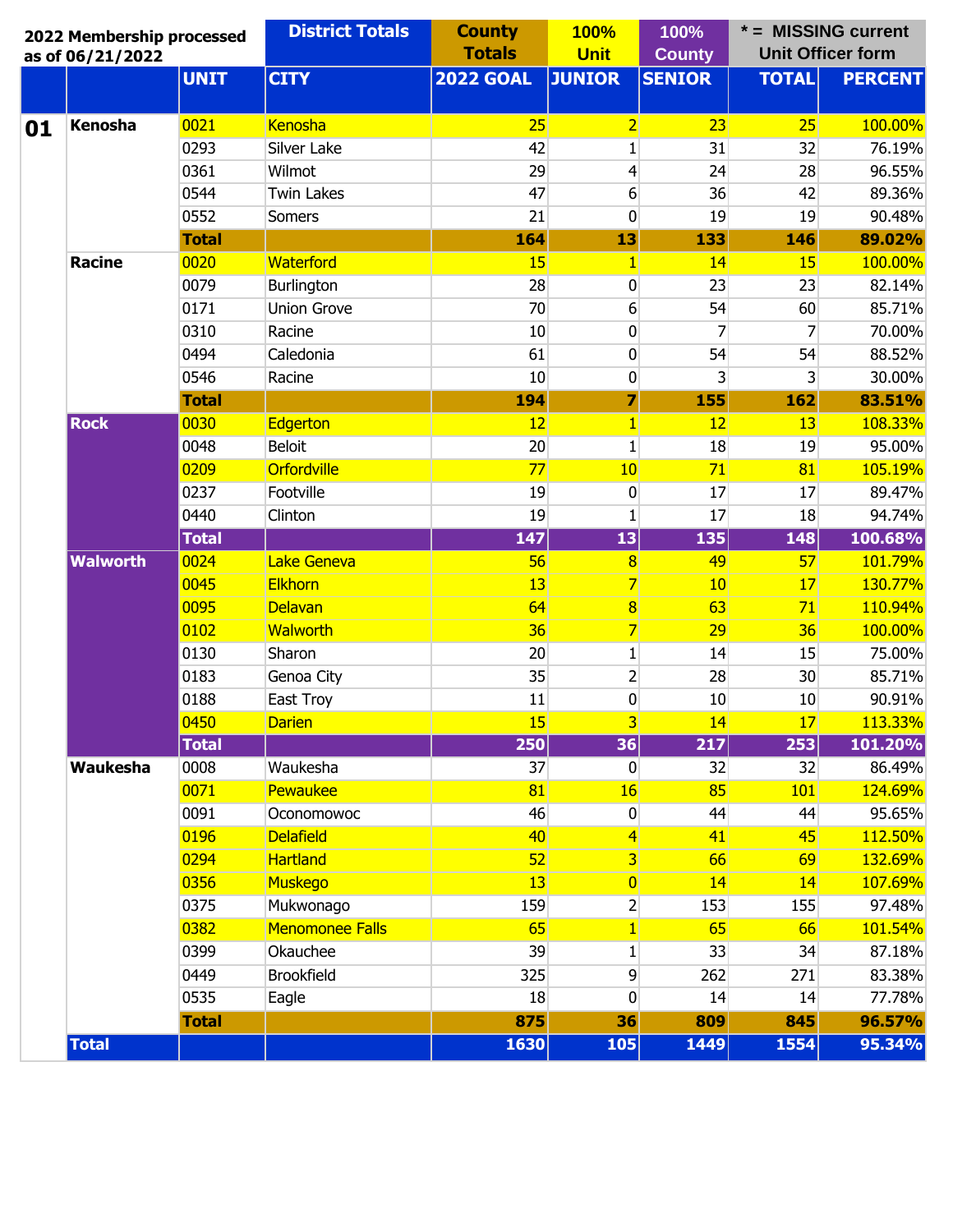| 2022 Membership processed |              | <b>District Totals</b> | <b>County</b>    | <b>100%</b><br><b>Unit</b> | 100%          | * = MISSING current | <b>Unit Officer form</b> |
|---------------------------|--------------|------------------------|------------------|----------------------------|---------------|---------------------|--------------------------|
| as of 06/21/2022          |              |                        | <b>Totals</b>    |                            | <b>County</b> |                     |                          |
|                           | <b>UNIT</b>  | <b>CITY</b>            | <b>2022 GOAL</b> | <b>JUNIOR</b>              | <b>SENIOR</b> | <b>TOTAL</b>        | <b>PERCENT</b>           |
| <b>Columbia</b>           | 0047         | Portage                | 32               | $\bf{0}$                   | 27            | 27                  | 84.38%                   |
|                           | 0062         | Columbus               | 22               | 0                          | 18            | 18                  | 81.82%                   |
|                           | 0187         | <b>Wisconsin Dells</b> | 40               | 0                          | 38            | 38                  | 95.00%                   |
|                           | 0208         | <b>Rio</b>             | 22               | $\overline{0}$             | 23            | 23                  | 104.55%                  |
|                           | 0215         | Pardeeville            | 37               | 3 <sup>1</sup>             | 38            | 41                  | 110.81%                  |
|                           | 0216         | Lodi                   | 55               | 6                          | 44            | 50                  | 90.91%                   |
|                           | 0271         | Poynette               | 22               | $\mathbf{1}$               | 21            | 22                  | 100.00%                  |
|                           | 0401         | <b>Cambria</b>         | 44               | $\overline{4}$             | 44            | 48                  | 109.09%                  |
|                           | <b>Total</b> |                        | 274              | 14                         | 253           | 267                 | 97.45%                   |
| <b>Dodge</b>              | 0015         | Juneau                 | 76               | 11                         | 60            | 71                  | 93.42%                   |
|                           | 0069         | Mayville               | 89               | $\overline{7}$             | 82            | 89                  | 100.00%                  |
|                           | 0146         | Beaver Dam             | 86               | 12                         | 69            | 81                  | 94.19%                   |
|                           | 0157         | Horicon                | 101              | 7                          | 76            | 83                  | 82.18%                   |
|                           | 0190         | Reeseville             | 27               | $\overline{\mathbf{3}}$    | 19            | 22                  | 81.48%                   |
|                           | 0270         | Theresa                | 30 <sub>2</sub>  | 8                          | 23            | 31                  | 103.33%                  |
|                           | 0347         | Lomira                 | 34               | $\vert 5 \vert$            | 32            | 37                  | 108.82%                  |
|                           | 0420         | Hustisford             | 19               | $\bf{0}$                   | 18            | 18                  | 94.74%                   |
|                           | 0521         | Fox Lake               | 113              | 5                          | 99            | 104                 | 92.04%                   |
|                           | <b>Total</b> |                        | 575              | 58                         | 478           | 536                 | 93.22%                   |
| <b>Jefferson</b>          | 0067         | Lake Mills             | 61               | 4                          | 52            | 56                  | 91.80%                   |
|                           | 0164         | <b>Jefferson</b>       | 45               | $\mathbf{1}$               | 35            | 36                  | 80.00%                   |
|                           | 0166         | Fort Atkinson          | 60               | $\mathbf{1}$               | 54            | 55                  | 91.67%                   |
|                           | 0189         | Watertown              | 78               | 6                          | 71            | 77                  | 98.72%                   |
|                           | 0233         | Waterloo               | 40               | $\overline{7}$             | 29            | 36                  | 90.00%                   |
|                           | 0305         | Johnson Creek          | 28               | $\overline{2}$             | 25            | 27                  | 96.43%                   |
|                           | <b>Total</b> |                        | 312              | 21                         | 266           | 287                 | 91.99%                   |
| <b>Ozaukee</b>            | 0082         | <b>Port Washington</b> | 67               | $\overline{7}$             | 60            | 67                  | 100.00%                  |
|                           | 0288         | Cedarburg              | 164              | 20                         | 140           | 160                 | 97.56%                   |
|                           | 0355         | Grafton                | 171              | 12                         | 154           | 166                 | 97.08%                   |
|                           | 0410         | Fredonia               | 21               | $\mathbf{1}$               | 18            | 19                  | 90.48%                   |
|                           | 0412         | Belgium                | 33               | 0                          | 32            | 32                  | 96.97%                   |
|                           | 0457         | Mequon-Thiensville     | 77               | 12                         | 61            | 73                  | 94.81%                   |
|                           |              |                        | 174              | 14                         | 163           | 177                 |                          |
|                           | 0470         | <b>Saukville</b>       |                  |                            |               |                     | 101.72%                  |
|                           | <b>Total</b> |                        | 707              | 66                         | 628           | 694                 | 98.16%                   |
| Sheboygan                 | 0083         | Sheboygan              | 30 <sub>2</sub>  | 10                         | 20            | 30 <sub>2</sub>     | 100.00%                  |
|                           | 0145         | Random Lake            | 18               | 1                          | 14            | 15                  | 83.33%                   |
|                           | 0149         | Sheboygan Falls        | 32               | 0                          | 27            | 27                  | 84.38%                   |
|                           | 0243         | Plymouth               | 130              | 19                         | 113           | 132                 | 101.54%                  |
|                           | 0261         | Greenbush              | 57               | 9                          | 42            | 51                  | 89.47%                   |
|                           | 0387         | Franklin               | 66               | 10                         | 47            | 57                  | 86.36%                   |
|                           | 0462         | <b>Adell</b>           | 10 <sup>°</sup>  | $\overline{0}$             | 12            | 12                  | 120.00%                  |
|                           | <b>Total</b> |                        | 343              | 49                         | 275           | 324                 | 94.46%                   |
| Washington                | 0019         | Hartford               | 30               | $\overline{2}$             | 26            | 28                  | 93.33%                   |
|                           | 0036         | <b>West Bend</b>       | 30 <sup>2</sup>  | $\overline{3}$             | 28            | 31                  | 103.33%                  |
|                           | 0321         | Germantown             | 42               | 14                         | 27            | 41                  | 97.62%                   |
|                           | 0384         | <b>Kewaskum</b>        | 80               | 24                         | 58            | 82                  | 102.50%                  |
|                           | 0483         | Allenton               | 91               | 14                         | 73            | 87                  | 95.60%                   |
|                           | 0486         | Jackson                | 84               | 16                         | 66            | 82                  | 97.62%                   |
|                           | 0522         | <b>Hubertus</b>        | 41               | $\vert 4 \vert$            | 40            | 44                  | 107.32%                  |
|                           | <b>Total</b> |                        | 398              | 77                         | 318           | 395                 | 99.25%                   |
|                           |              |                        |                  |                            |               |                     |                          |
| <b>Total</b>              |              |                        | 2609             | 285                        | 2218          | 2503                | 95.94%                   |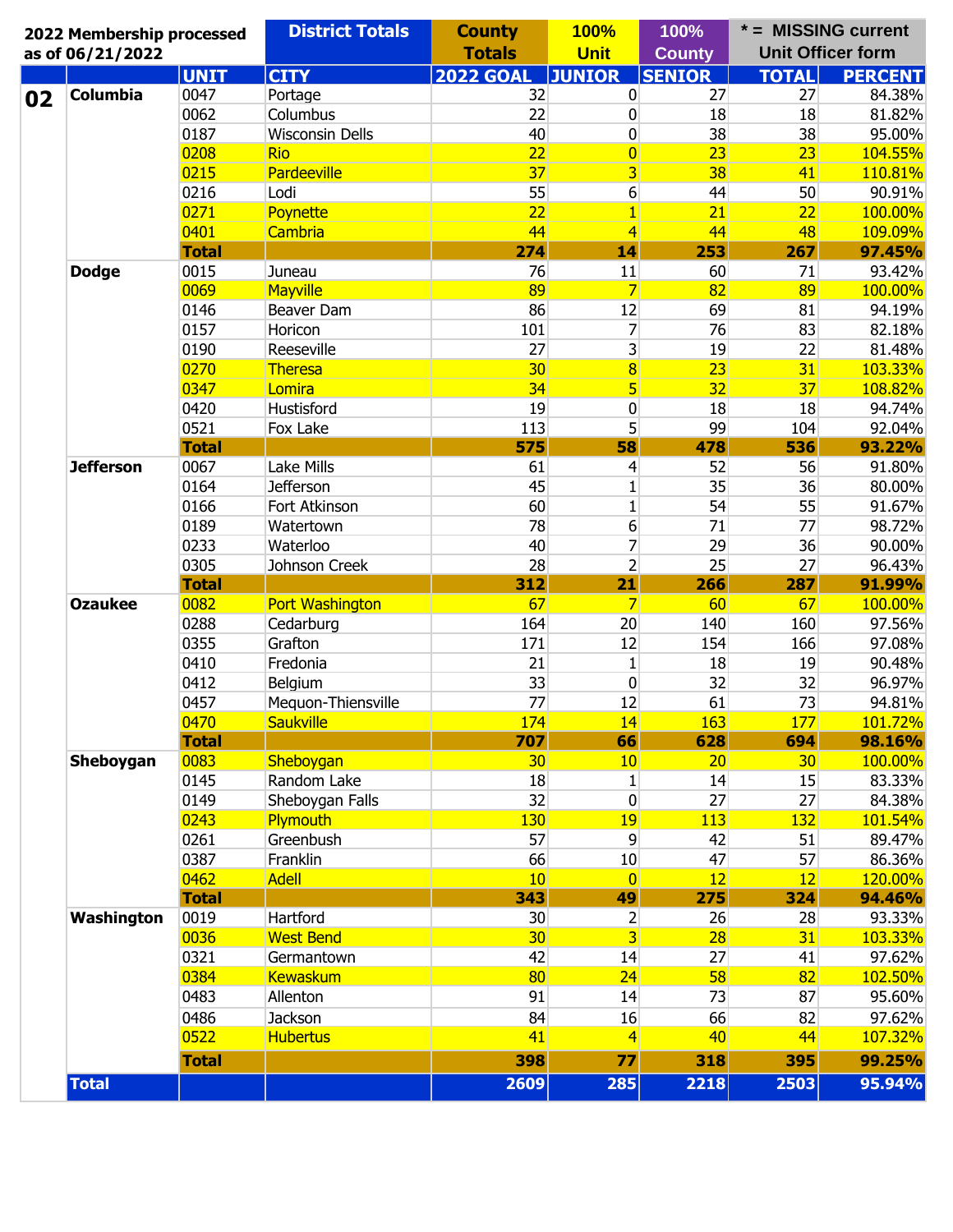| 2022 Membership processed<br>as of 06/21/2022 |              | <b>District Totals</b> | <b>County</b><br><b>Totals</b> | <b>100%</b><br><b>Unit</b> | 100%<br><b>County</b> | * = MISSING current<br><b>Unit Officer form</b> |                |
|-----------------------------------------------|--------------|------------------------|--------------------------------|----------------------------|-----------------------|-------------------------------------------------|----------------|
|                                               | <b>UNIT</b>  | <b>CITY</b>            | <b>2022 GOAL</b>               | <b>JUNIOR</b>              | <b>SENIOR</b>         | <b>TOTAL</b>                                    | <b>PERCENT</b> |
| <b>Crawford</b>                               | 0068         | Prairie Du Chien       | 20                             | 1                          | 17                    | 18                                              | 90.00%         |
|                                               | 0220         | Soldiers Grove         | 85                             | 23                         | 57                    | 80                                              | 94.12%         |
|                                               | 0308         | Gays Mills             | 26                             | 8                          | 16                    | 24                                              | 92.31%         |
|                                               | 0446         | Steuben                | 34                             | $\mathbf{1}$               | 31                    | 32                                              | 94.12%         |
|                                               | 0458         | Wauzeka                | 24                             | 0                          | 21                    | 21                                              | 87.50%         |
|                                               | <b>Total</b> |                        | 189                            | 33                         | 142                   | 175                                             | 92.59%         |
| <b>Dane</b>                                   | 0059         | Stoughton              | 145                            | 14                         | 148                   | 162                                             | 111.72%        |
|                                               | 0151         | Madison                | 20                             | $\overline{0}$             | 15                    | 15                                              | 75.00%         |
|                                               | 0245         | <b>Cross Plains</b>    | 193                            | 39                         | 157                   | <b>196</b>                                      | 101.55%        |
|                                               | 0248         | <b>Cottage Grove</b>   | 11                             | $\overline{0}$             | 14                    | 14                                              | 127.27%        |
|                                               | 0313         | <b>Black Earth</b>     | 30                             | 0                          | 26                    | 26                                              | 86.67%         |
|                                               | 0333         | Sun Prairie            | 128                            | 10                         | 107                   | 117                                             | 91.41%         |
|                                               | 0348         | De Forest              | 27                             | $\overline{8}$             | 28                    | 36                                              | 133.33%        |
|                                               | 0360         | Waunakee               | 135                            | 16                         | <b>119</b>            | 135                                             | 100.00%        |
|                                               | 0385         | Verona                 | 106                            | 15                         | 83                    | 98                                              | 92.45%         |
|                                               | 0437         | Mazomanie              | 69                             | 8                          | 58                    | 66                                              | 95.65%         |
|                                               | 0481         | <b>Madison</b>         | 38                             | $\overline{0}$             | 47                    | 47                                              | 123.68%        |
|                                               | 0501         | Madison                | 65                             | 5                          | 57                    | 62                                              | 95.38%         |
|                                               | 0503         | Dane                   | 30                             | $\mathbf{1}$               | 27                    | 28                                              | 93.33%         |
|                                               | 0534         | Mc Farland             | 94                             | $\mathbf{1}$               | 90                    | 91                                              | 96.81%         |
|                                               | <b>Total</b> |                        | 1091                           | 117                        | $\overline{976}$      | 1093                                            | 100.18%        |
| Grant                                         | 0042         | Platteville            | 72                             | 8                          | 56                    | 64                                              | 88.89%         |
|                                               | 0085         | Muscoda                | 71                             | 7                          | 61                    | 68                                              | 95.77%         |
|                                               | 0109         | Lancaster              | 27                             | 0                          | 23                    | 23                                              | 85.19%         |
|                                               | 0134         | Boscobel               | 59                             | 10                         | 42                    | 52                                              | 88.14%         |
|                                               | 0184         | Fennimore              | 20                             | $\overline{2}$             | 16                    | 18                                              | 90.00%         |
|                                               | 0229         | Mt Hope                | 48                             | 19                         | 32                    | 51                                              | 106.25%        |
|                                               | 0352         | Cassville              | 18                             | 0                          | 12                    | 12                                              | 66.67%         |
|                                               | 0482         | <b>Bagley</b>          | 66                             | 9                          | 53                    | 62                                              | 93.94%         |
|                                               | 0551         | Beetown                | 16                             | 0                          | 15                    | 15                                              | 93.75%         |
|                                               | <b>Total</b> |                        | 397                            | 55                         | 310                   | 365                                             | 91.94%         |
| Green                                         | 0084         | Monroe                 | 149                            | 17                         | 120                   | 137                                             | 91.95%         |
|                                               | 0141         | <b>New Glarus</b>      | 47                             | $\overline{4}$             | 39                    | 43                                              | 91.49%         |
|                                               | $0144*$      | Albany                 | 34                             | $\overline{2}$             | 28                    | 30                                              | 88.24%         |
|                                               | <b>Total</b> |                        | 230                            | 23                         | 187                   | 210                                             | 91.30%         |
| <b>Iowa</b>                                   | 0097         | Dodgeville             | 11                             | 0                          | 8                     | 8                                               | 72.73%         |
|                                               | 0170         | Mineral Point          | 41                             | $\mathbf{1}$               | 35                    | 36                                              | 87.80%         |
|                                               | 0257         | Ridgeway               | 24                             | $\mathbf{1}$               | 21                    | 22                                              | 91.67%         |
|                                               | 0335         | Avoca                  | 65                             | 18                         | 46                    | 64                                              | 98.46%         |
|                                               | 0433         | Barneveld              | 33                             | $\mathbf{1}$               | 31                    | 32                                              | 96.97%         |
|                                               | 0493         | Linden                 | 39                             | $\overline{3}$             | 35                    | 38                                              | 97.44%         |
|                                               | 0510 *       | Hollandale             | 43                             | 12                         | 26                    | 38                                              | 88.37%         |
|                                               | <b>Total</b> |                        | 256                            | 36                         | 202                   | 238                                             | 92.97%         |
| La Fayette                                    | 0105 *       | Shullsburg             | 15                             | $\boldsymbol{0}$           | 11                    | 11                                              | 73.33%         |
|                                               | 0142         | Blanchardville         | 24                             | $\mathbf{1}$               | 22                    | 23                                              | 95.83%         |
|                                               | 0214*        | Darlington             | 93                             | $\overline{4}$             | 86                    | 90                                              | 96.77%         |
|                                               | 0251         | Argyle                 | 38                             | $\overline{2}$             | 38                    | 40                                              | 105.26%        |
|                                               | 0453 *       | Belmont                | 24                             | $\overline{2}$             | 18                    | 20                                              | 83.33%         |
|                                               | <b>Total</b> |                        | 194                            | $\overline{9}$             | 175                   | 184                                             | 94.85%         |
| <b>Richland</b>                               | 0013         | <b>Richland Center</b> | 71                             | $\overline{4}$             | 61                    | 65                                              | 91.55%         |
|                                               | 0383         | <b>Lone Rock</b>       | 79                             | 10 <sub>1</sub>            | 72                    | 82                                              | 103.80%        |
|                                               |              |                        |                                |                            |                       |                                                 |                |
|                                               | 0447         | Viola                  | 46                             | $\vert 4 \vert$            | 36                    | 40                                              | 86.96%         |
|                                               | 0491*        | Cazenovia              | 34                             | $\overline{4}$             | 26                    | 30                                              | 88.24%         |
|                                               | <b>Total</b> |                        | 230                            | 22                         | 195                   | 217                                             | 94.35%         |
| <b>Total</b>                                  |              |                        | 2587                           | 295                        | 2187                  | 2482                                            | 95.94%         |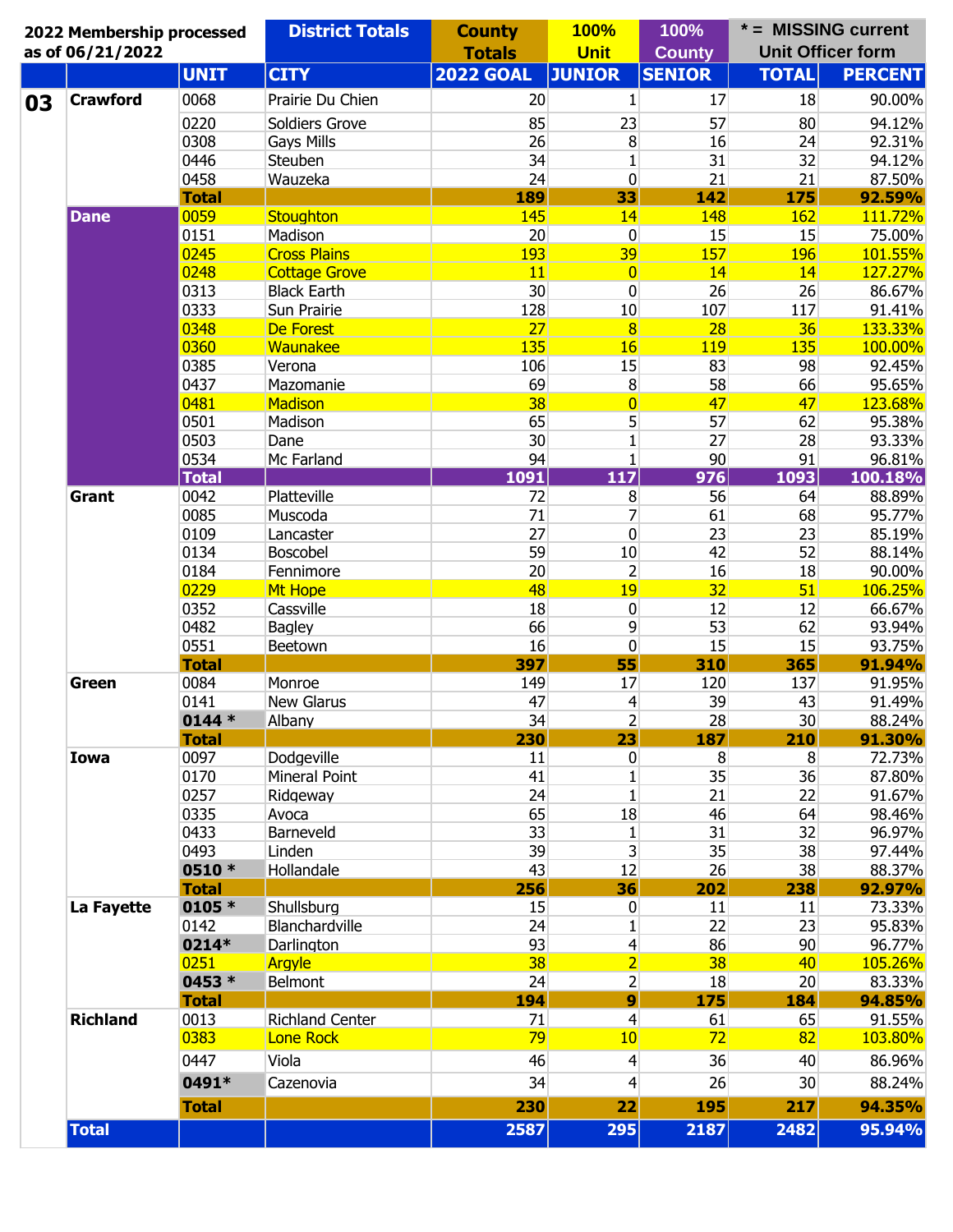|    | 2022 Membership processed |              | <b>District Totals</b> | <b>County</b>                | <b>100%</b>    | 100%          |                   | $* =$ MISSING current    |  |
|----|---------------------------|--------------|------------------------|------------------------------|----------------|---------------|-------------------|--------------------------|--|
|    | as of 06/21/2022          |              |                        | <b>Unit</b><br><b>Totals</b> |                | <b>County</b> |                   | <b>Unit Officer form</b> |  |
|    |                           | <b>UNIT</b>  | <b>CITY</b>            | <b>2022 GOAL</b>             | <b>JUNIOR</b>  | <b>SENIOR</b> | <b>TOTAL</b>      | <b>PERCENT</b>           |  |
| 04 | <b>Milwaukee</b>          | 0018         | Milwaukee              | 27                           | 5              | 20            | 25                | 92.59%                   |  |
|    |                           | 0027         | South Milwaukee        | 59                           | 5 <sub>1</sub> | 49            | 54                | 91.53%                   |  |
|    |                           | 0120         | West Allis             | 20                           |                | 17            | 18                | 90.00%                   |  |
|    |                           | 0180         | Milwaukee              | 48                           | 0              | 46            | 46                | 95.83%                   |  |
|    |                           | 0192         | Milwaukee              | 15                           |                | 10            | 11                | 73.33%                   |  |
|    |                           | 0299         | <b>Hales Corners</b>   | 15                           | 0              | 12            | 12                | 80.00%                   |  |
|    |                           | 0415         | <b>Milwaukee</b>       | $12 \overline{ }$            | $\overline{2}$ | 10            | $12 \overline{ }$ | 100.00%                  |  |
|    |                           | 0416         | Greendale              | 105                          | 11             | 87            | 98                | 93.33%                   |  |
|    |                           | 0434         | Oak Creek              | 166                          | 21             | 128           | 149               | 89.76%                   |  |
|    |                           | 0537         | <b>Milwaukee</b>       | 88                           | 18             | 70            | 88                | 100.00%                  |  |
|    |                           | <b>Total</b> |                        | 555                          | 64             | 449           | 513               | 92.43%                   |  |
|    | <b>Total</b>              |              |                        | 555                          | 64             | 449           | 513               | 92.43%                   |  |

|    |                  | <b>UNIT</b>  | <b>CITY</b>      | <b>2022 GOAL</b> | <b>JUNIOR</b>   | <b>SENIOR</b> | <b>TOTAL</b>    | <b>PERCENT</b> |
|----|------------------|--------------|------------------|------------------|-----------------|---------------|-----------------|----------------|
| 05 | <b>Milwaukee</b> | 0001         | Milwaukee        | 45               | 10              | 31            | 41              | 91.11%         |
|    |                  | 0331         | Milwaukee        | 13               | 0               | 10            | 10              | 76.92%         |
|    |                  | 0406         | Milwaukee        | 32               |                 | 33            | 33 <sup>°</sup> | 103.13%        |
|    |                  | 0448         | <b>Milwaukee</b> | 21               |                 | 15            | 22              | 104.76%        |
|    |                  | 0455         | Milwaukee        | 12               |                 | 12            | 12 <sub>2</sub> | 100.00%        |
|    |                  | 0479         | Milwaukee        | 25               |                 | 17            | 19              | 76.00%         |
|    |                  | <b>Total</b> |                  | 148              | 19              | 118           | 137             | 92.57%         |
|    | <b>Total</b>     |              |                  | <b>148</b>       | 19 <sup>1</sup> | 118           | 137             | 92.57%         |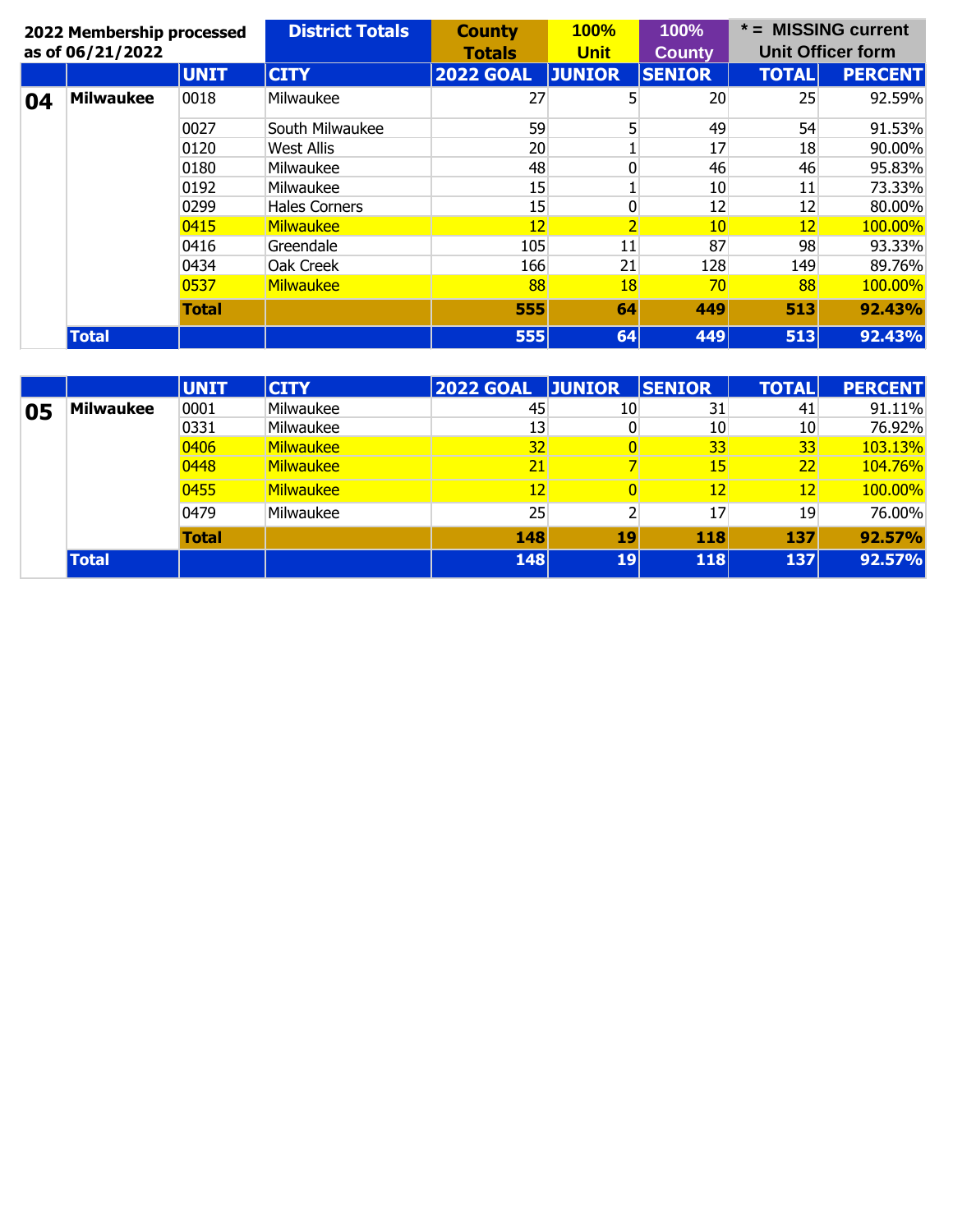|    | 2022 Membership processed<br>as of 06/21/2022 |              | <b>District Totals</b> | <b>County</b><br><b>Totals</b> | <b>100%</b><br><b>Unit</b> | 100%<br><b>County</b> | $* =$ MISSING current<br><b>Unit Officer form</b> |                |
|----|-----------------------------------------------|--------------|------------------------|--------------------------------|----------------------------|-----------------------|---------------------------------------------------|----------------|
|    |                                               | <b>UNIT</b>  | <b>CITY</b>            | <b>2022 GOAL</b>               | <b>JUNIOR</b>              | <b>SENIOR</b>         | <b>TOTAL</b>                                      | <b>PERCENT</b> |
| 06 | <b>Calumet</b>                                | 0124         | New Holstein           | 94                             | 2                          | 87                    | 89                                                | 94.68%         |
|    |                                               | 0125         | Chilton                | 78                             | 22                         | 55                    | 77                                                | 98.72%         |
|    |                                               | 0126         | <b>Brillion</b>        | 39                             | 10                         | 28                    | 38                                                | 97.44%         |
|    |                                               | 0128         | Stockbridge            | 27                             | 0                          | 25                    | 25                                                | 92.59%         |
|    |                                               | <b>Total</b> |                        | 238                            | 34                         | 195                   | 229                                               | 96.22%         |
|    | <b>Fond Du Lac</b>                            | 0043         | Ripon                  | 54                             | 9                          | 43                    | 52                                                | 96.30%         |
|    |                                               | 0075         | Fond Du Lac            | 69                             | 7                          | 57                    | 64                                                | 92.75%         |
|    |                                               | 0156         | North Fond Du Lac      | 15                             | 5                          | 9                     | 14                                                | 93.33%         |
|    |                                               | 0210         | Waupun                 | 54                             | 4                          | 47                    | 51                                                | 94.44%         |
|    |                                               | 0222         | Campbellsport          | 19                             | $\mathbf{1}$               | 16                    | 17                                                | 89.47%         |
|    |                                               | 0378         | <b>Brandon</b>         | 14                             | $\mathbf{1}$               | 12                    | 13                                                | 92.86%         |
|    |                                               | 0454         | Mt Calvary             | 48                             | 12                         | 35                    | 47                                                | 97.92%         |
|    |                                               | 0478         | Saint Cloud            | 29                             | $\mathbf 0$                | 24                    | 24                                                | 82.76%         |
|    |                                               | <b>Total</b> |                        | 302                            | 39                         | 243                   | 282                                               | 93.38%         |
|    | <b>Green Lake</b>                             | 0282         | Markesan               | 47                             | 5                          | 37                    | 42                                                | 89.36%         |
|    |                                               | 0306         | Green Lake             | 106                            | 12                         | 92                    | 104                                               | 98.11%         |
|    |                                               | 0340         | <b>Berlin</b>          | 19                             | $\overline{2}$             | 13                    | 15                                                | 78.95%         |
|    |                                               | 0366         | <b>Princeton</b>       | 21                             | $\overline{0}$             | 21                    | 21                                                | 100.00%        |
|    |                                               | <b>Total</b> |                        | 193                            | 19                         | 163                   | 182                                               | 94.30%         |
|    | <b>Manitowoc</b>                              | 0088         | Manitowoc              | 12                             | $\bf{0}$                   | 9                     | 9                                                 | 75.00%         |
|    |                                               | 0165         | <b>Two Rivers</b>      | 13                             | $\overline{0}$             | 14                    | 14                                                | 107.69%        |
|    |                                               | 0199         | Reedsville             | 24                             | 4                          | 15                    | 19                                                | 79.17%         |
|    |                                               | 0477         | <b>Saint Nazianz</b>   | 23                             | $6 \overline{}$            | 28                    | 34                                                | 147.83%        |
|    |                                               | <b>Total</b> |                        | 72                             | 10                         | 66                    | 76                                                | 105.56%        |
|    | <b>Marquette</b>                              | 0329         | <b>Briggsville</b>     | 41                             | $\mathbf{1}$               | 43                    | 44                                                | 107.32%        |
|    |                                               | 0351         | Montello               | 27                             | $\bf{0}$                   | 10                    | 10                                                | 37.04%         |
|    |                                               | <b>Total</b> |                        | 68                             | 1                          | 53                    | 54                                                | 79.41%         |
|    | Winnebago                                     | 0033         | Neenah                 | <b>129</b>                     | 33                         | 96                    | <b>129</b>                                        | 100.00%        |
|    |                                               | 0070         | Oshkosh                | 52                             | 3 <sup>1</sup>             | 43                    | 46                                                | 88.46%         |
|    |                                               | 0152         | Menasha                | 14                             | $\overline{0}$             | 12                    | 12                                                | 85.71%         |
|    |                                               | 0234         | <b>Omro</b>            | 50                             | 12                         | 38                    | 50                                                | 100.00%        |
|    |                                               | 0364         | Winneconne             | 98                             | $\overline{4}$             | 78                    | 82                                                | 83.67%         |
|    |                                               | <b>Total</b> |                        | 343                            | 52                         | 267                   | 319                                               | 93.00%         |
|    | <b>Total</b>                                  |              |                        | 1216                           | 155                        | 987                   | 1142                                              | 93.91%         |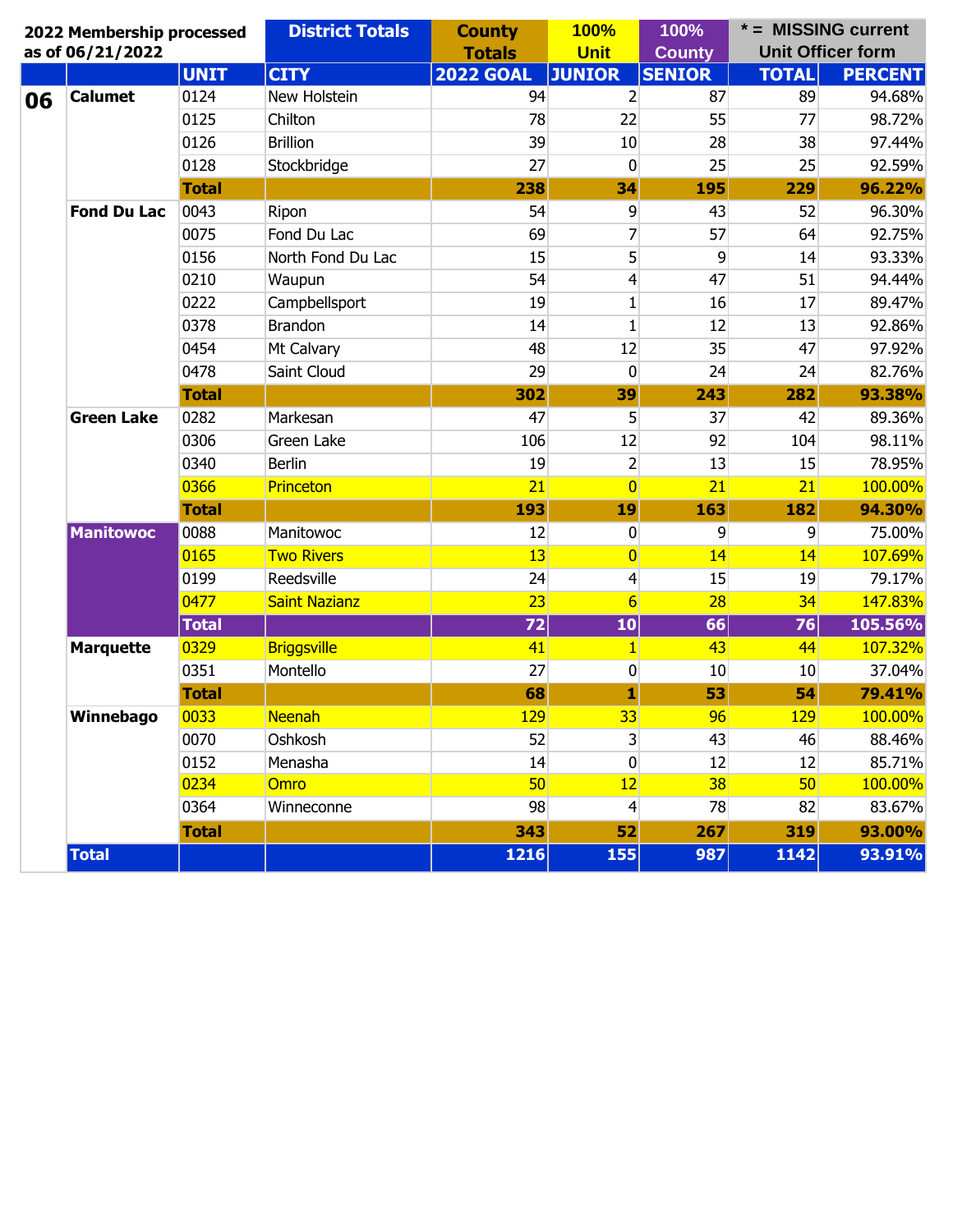|                                                                                                                                  | 2022 Membership processed | <b>District Totals</b>   | <b>County</b><br><b>Totals</b> | <b>100%</b><br><b>Unit</b> | 100%<br><b>County</b> |                | * = MISSING current<br><b>Unit Officer form</b> |
|----------------------------------------------------------------------------------------------------------------------------------|---------------------------|--------------------------|--------------------------------|----------------------------|-----------------------|----------------|-------------------------------------------------|
|                                                                                                                                  | <b>UNIT</b>               | <b>CITY</b>              | <b>2022 GOAL</b>               | <b>JUNIOR</b>              | <b>SENIOR</b>         | <b>TOTAL</b>   | <b>PERCENT</b>                                  |
|                                                                                                                                  | 0065                      | Rome                     | <b>16</b>                      | $\overline{0}$             | 16                    | 16             | 100.00%                                         |
|                                                                                                                                  | <b>Total</b>              |                          | 16                             | $\bf{0}$                   | 16                    | 16             | 100.00%                                         |
| as of 06/21/2022<br><b>Adams</b><br><b>Clark</b><br><b>Jackson</b><br><b>Juneau</b><br>La Crosse<br><b>Monroe</b><br><b>Sauk</b> | 0073                      | <b>Neillsville</b>       | 87                             | 10                         | 89                    | 99             | 113.79%                                         |
|                                                                                                                                  | 0118                      | Thorp                    | 166                            | 24                         | 135                   | 159            | 95.78%                                          |
|                                                                                                                                  | 0123                      | Owen                     | 14                             | 0                          | 13                    | 13             | 92.86%                                          |
|                                                                                                                                  | 0175                      | Loyal                    | 91                             | 6                          | 79                    | 85             | 93.41%                                          |
|                                                                                                                                  | 0238                      | Greenwood                | 39                             | 0                          | 27                    | 27             | 69.23%                                          |
|                                                                                                                                  | 0320                      | Humbird                  | 17                             | 0                          | 15                    | 15             | 88.24%                                          |
|                                                                                                                                  | <b>Total</b>              |                          | 414                            | 40                         | 358                   | 398            | 96.14%                                          |
|                                                                                                                                  | 0129                      | <b>Black River Falls</b> | 12                             | 0                          | 8                     | 8              | 66.67%                                          |
|                                                                                                                                  | 0200                      | <b>Black River Falls</b> | 17                             | $\overline{0}$             | 17                    | 17             | 100.00%                                         |
|                                                                                                                                  | 0368                      | Taylor-Hixton            | 22                             | 0                          | 21                    | 21             | 95.45%                                          |
|                                                                                                                                  | 0439                      | Melrose                  | 35                             | 0                          | 34                    | 34             | 97.14%                                          |
|                                                                                                                                  | 0541                      | Northfield               | 42                             | 3                          | 35                    | 38             | 90.48%                                          |
|                                                                                                                                  | <b>Total</b>              |                          | 128                            | 3                          | 115                   | 118            | 92.19%                                          |
|                                                                                                                                  | 0081                      | Mauston                  | 67                             | 14                         | 49                    | 63             | 94.03%                                          |
|                                                                                                                                  | 0110                      | New Lisbon               | 29                             | 0                          | 23                    | 23             | 79.31%                                          |
|                                                                                                                                  | 0115                      | Elroy                    | 32                             | 0                          | 28                    | 28             | 87.50%                                          |
|                                                                                                                                  | 0133                      | Camp Douglas             | 26                             | 0                          | 20                    | 20             | 76.92%                                          |
|                                                                                                                                  | 0206                      | Wonewoc                  | 21                             | 0                          | 17                    | 17             | 80.95%                                          |
|                                                                                                                                  | <b>Total</b>              |                          | 175                            | 14                         | 137                   | 151            | 86.29%                                          |
|                                                                                                                                  | 0040                      | Bangor                   | 56                             | 5                          | 47                    | 52             | 92.86%                                          |
|                                                                                                                                  | 0051                      | <b>West Salem</b>        | 185                            | 20                         | 167                   | 187            | 101.08%                                         |
|                                                                                                                                  | 0052                      | La Crosse                | 111                            | 3                          | 94                    | 97             | 87.39%                                          |
|                                                                                                                                  | 0284                      | <b>Holmen</b>            | 128                            | 13                         | 115                   | 128            | 100.00%                                         |
|                                                                                                                                  | 0336                      | Onalaska                 | 154                            | 8                          | 135                   | 143            | 92.86%                                          |
|                                                                                                                                  | 0417                      | La Crosse                | 25                             | 0                          | 23                    | 23             | 92.00%                                          |
|                                                                                                                                  | 0507                      | Mindoro                  | 22                             | $\overline{2}$             | 16                    | 18             | 81.82%                                          |
|                                                                                                                                  | <b>Total</b>              |                          | 681                            | 51                         | 597                   | 648            | 95.15%                                          |
|                                                                                                                                  | 0100                      | Sparta                   | 70                             | $\mathsf{3}$               | 63                    | 66             | 94.29%                                          |
|                                                                                                                                  | 0201                      | Tomah                    | 105                            | 9                          | 96                    | 105            | 100.00%                                         |
|                                                                                                                                  | 0309                      | Kendall                  | 24                             | $\mathbf{2}$               | 18                    | 20             | 83.33%                                          |
|                                                                                                                                  | 0508                      | Wilton                   | 43                             | $\overline{2}$             | 40                    | 42             | 97.67%                                          |
|                                                                                                                                  | <b>Total</b>              |                          | 242                            | 16                         | 217                   | 233            | 96.28%                                          |
|                                                                                                                                  | 0026                      | <b>Baraboo</b>           | 36                             | $\overline{2}$             | 35                    | 37             | 102.78%                                         |
|                                                                                                                                  | 0172                      | North Freedom            | 25                             | $\overline{4}$             | 20                    | 24             | 96.00%                                          |
|                                                                                                                                  | 0242                      | La Valle                 | 27                             | 0                          | 25                    | 25             | 92.59%                                          |
|                                                                                                                                  | 0253 *                    | Spring Green             | 10                             | 0                          | 7                     | $\overline{7}$ | 70.00%                                          |
|                                                                                                                                  | 0350                      | Reedsburg                | 36                             | 0                          | 35                    | 35             | 97.22%                                          |
|                                                                                                                                  | 0398                      | Plain                    | 27                             | 0                          | 23                    | 23             | 85.19%                                          |
|                                                                                                                                  | <b>Total</b>              |                          | 161                            | $\boldsymbol{6}$           | 145                   | 151            | 93.79%                                          |
| <b>Vernon</b>                                                                                                                    | 0116*                     | Coon Valley              | 50                             | 5                          | 42                    | 47             | 94.00%                                          |
|                                                                                                                                  | 0138                      | Viroqua                  | 10                             | 0                          | $\mathbf{1}$          | 1              | 10.00%                                          |
|                                                                                                                                  | 0155                      | Westby                   | 36                             | 0                          | 27                    | 27             | 75.00%                                          |
|                                                                                                                                  | 0202                      | Chaseburg                | 58                             | 9                          | 41                    | 50             | 86.21%                                          |
|                                                                                                                                  |                           |                          |                                |                            |                       |                |                                                 |
|                                                                                                                                  | 0315 *                    | Stoddard                 | 18                             | 0                          | 16                    | 16             | 88.89%                                          |
|                                                                                                                                  | 0467                      | Ontario                  | 55                             | 2                          | 46                    | 48             | 87.27%                                          |
|                                                                                                                                  | <b>Total</b>              |                          | 227                            | 16                         | 173                   | <b>189</b>     | 83.26%                                          |
| <b>Total</b>                                                                                                                     |                           |                          | 2044                           | 146                        | 1758                  | 1904           | 93.15%                                          |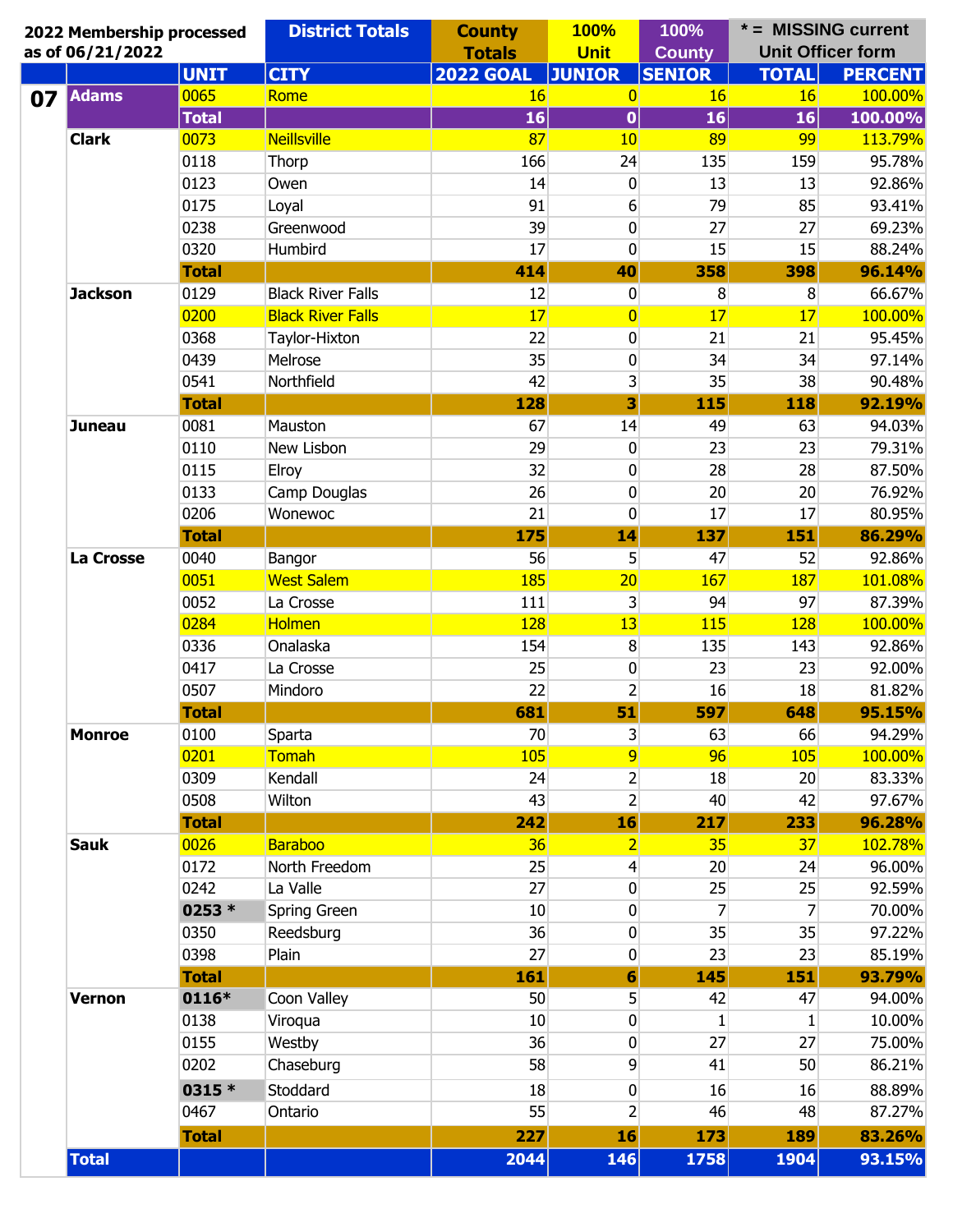|    | 2022 Membership processed<br>as of 06/21/2022 |              | <b>District Totals</b> | <b>County</b><br><b>Totals</b> | <b>100%</b><br><b>Unit</b> | 100%<br><b>County</b> | * = MISSING current<br><b>Unit Officer form</b> |                |  |
|----|-----------------------------------------------|--------------|------------------------|--------------------------------|----------------------------|-----------------------|-------------------------------------------------|----------------|--|
|    |                                               | <b>UNIT</b>  | <b>CITY</b>            | <b>2022 GOAL</b>               | <b>JUNIOR</b>              | <b>SENIOR</b>         | <b>TOTAL</b>                                    | <b>PERCENT</b> |  |
| 08 | <b>Marathon</b>                               | 0010         | Wausau                 | 166                            | 16                         | 137                   | 153                                             | 92.17%         |  |
|    |                                               | 0107         | Mosinee                | 16                             | 3                          | 11                    | 14                                              | 87.50%         |  |
|    |                                               | 0358         | Unity                  | 70                             | 20                         | 39                    | 59                                              | 84.29%         |  |
|    |                                               | 0469         | Marathon               | 101                            | 14                         | 81                    | 95                                              | 94.06%         |  |
|    |                                               | <b>Total</b> |                        | 353                            | 53                         | 268                   | 321                                             | 90.93%         |  |
|    | <b>Portage</b>                                | 0006         | <b>Stevens Point</b>   | 82                             | 8                          | 70                    | 78                                              | 95.12%         |  |
|    |                                               | 0339         | Almond                 | 37                             | 1                          | 31                    | 32                                              | 86.49%         |  |
|    |                                               | 0509         | Rosholt                | 58                             | $\overline{3}$             | 50                    | 53                                              | 91.38%         |  |
|    |                                               | 0543         | Plover                 | 30                             | $\mathbf{1}$               | 22                    | 23                                              | 76.67%         |  |
|    | <b>Shawano</b>                                | <b>Total</b> |                        | 207                            | 13                         | 173                   | 186                                             | 89.86%         |  |
|    |                                               | $0117 *$     | Shawano                | 18                             | $\bf{0}$                   | 15                    | 15                                              | 83.33%         |  |
|    |                                               | $0217*$      | Bonduel                | 23                             | 1                          | 20                    | 21                                              | 91.30%         |  |
|    |                                               | 0239         | <b>Tigerton</b>        | 21                             | $\vert$                    | 21                    | 22                                              | 104.76%        |  |
|    |                                               | 0341         | Birnamwood             | 38                             | 11                         | 23                    | 34                                              | 89.47%         |  |
|    |                                               | 0390         | Gresham                | 10                             | $\bf{0}$                   | 6                     | 6                                               | 60.00%         |  |
|    |                                               | 0392 *       | Cecil                  | 16                             | $\mathbf{1}$               | 11                    | 12                                              | 75.00%         |  |
|    |                                               | 0456         | Caroline               | 22                             | $\bf{0}$                   | 18                    | 18                                              | 81.82%         |  |
|    |                                               | 0502         | Wittenberg             | 38                             | 1                          | 31                    | 32                                              | 84.21%         |  |
|    |                                               | <b>Total</b> |                        | 186                            | 15                         | 145                   | 160                                             | 86.02%         |  |
|    | <b>Waupaca</b>                                | 0014         | Iola                   | 21                             | 1                          | 19                    | 20                                              | 95.24%         |  |
|    |                                               | 0063         | Clintonville           | 51                             | 10                         | 35                    | 45                                              | 88.24%         |  |
|    |                                               | 0161         | King                   | 57                             | $\overline{3}$             | 48                    | 51                                              | 89.47%         |  |
|    |                                               | 0176         | Weyauwega              | 16                             | $\bf{0}$                   | 11                    | 11                                              | 68.75%         |  |
|    |                                               | 0226 *       | Manawa                 | 10                             | $\mathbf 0$                | 7                     | 7                                               | 70.00%         |  |
|    |                                               | 0263         | New London             | 58                             | $\overline{7}$             | 45                    | 52                                              | 89.66%         |  |
|    |                                               | 0391         | Fremont                | 114                            | 18                         | 95                    | 113                                             | 99.12%         |  |
|    |                                               | <b>Total</b> |                        | 327                            | 39                         | <b>260</b>            | 299                                             | 91.44%         |  |
|    | <b>Waushara</b>                               | 0317         | Wautoma                | 56                             | 6                          | 49                    | 55                                              | 98.21%         |  |
|    |                                               | 0343         | Hancock-Coloma         | 63                             | 8 <sup>1</sup>             | 61                    | 69                                              | 109.52%        |  |
|    |                                               | <b>Total</b> |                        | 119                            | 14                         | 110                   | 124                                             | 104.20%        |  |
|    | <b>Wood</b>                                   | 0054         | Marshfield             | 70                             | $\overline{4}$             | 63                    | 67                                              | 95.71%         |  |
|    |                                               | 0153         | Pittsville             | 61                             | $\bf{0}$                   | 58                    | 58                                              | 95.08%         |  |
|    |                                               | 0442         | Wisconsin Rapids       | 41                             | $\mathsf{3}$               | 37                    | 40                                              | 97.56%         |  |
|    |                                               | 0520         | Vesper                 | 24                             | $\overline{2}$             | 21                    | 23                                              | 95.83%         |  |
|    |                                               | <b>Total</b> |                        | 196                            | $\boldsymbol{9}$           | 179                   | 188                                             | 95.92%         |  |
|    | <b>Total</b>                                  |              |                        | 1388                           | 143                        | 1135                  | 1278                                            | 92.07%         |  |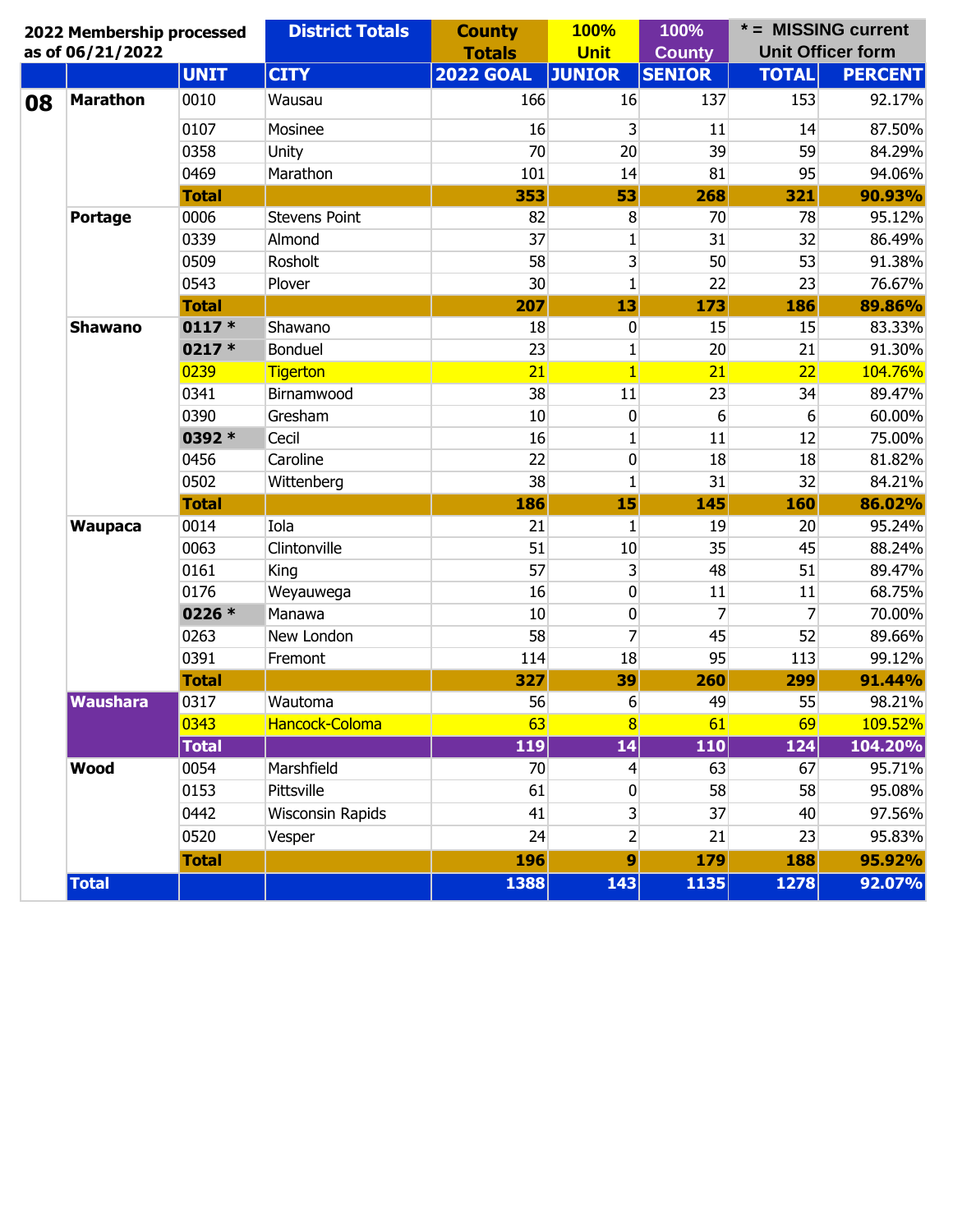| 2022 Membership processed<br>as of 06/21/2022 |              | <b>District Totals</b>  | <b>County</b><br><b>Totals</b> | <b>100%</b><br><b>Unit</b> | 100%<br><b>County</b> | * = MISSING current<br><b>Unit Officer form</b> |                |
|-----------------------------------------------|--------------|-------------------------|--------------------------------|----------------------------|-----------------------|-------------------------------------------------|----------------|
|                                               | <b>UNIT</b>  | <b>CITY</b>             | <b>2022 GOAL</b>               | <b>JUNIOR</b>              | <b>SENIOR</b>         | <b>TOTAL</b>                                    | <b>PERCENT</b> |
| <b>Brown</b>                                  | 0011         | <b>Green Bay</b>        | 74                             | 9                          | 66                    | 75                                              | 101.35%        |
|                                               | 0337         | Pulaski                 | 95                             | 5                          | 84                    | 89                                              | 93.68%         |
|                                               | 0363         | <b>Denmark</b>          | 30                             | $\mathbf{1}$               | 27                    | 28                                              | 93.33%         |
|                                               | 0436         | Wrightstown             | 68                             | $\overline{4}$             | 62                    | 66                                              | 97.06%         |
|                                               | <b>Total</b> |                         | 267                            | 19                         | 239                   | 258                                             | 96.63%         |
| Door-                                         | 0029         | Kewaunee                | 26                             | 0                          | 23                    | 23                                              | 88.46%         |
| <b>Kewaunee</b>                               | 0236         | Algoma                  | 14                             | 0                          | 9                     | 9                                               | 64.29%         |
|                                               | 0262         | Luxemburg               | 50                             | 0                          | 49                    | 49                                              | 98.00%         |
|                                               | 0319         | Casco                   | 22                             | 0                          | 17                    | 17                                              | 77.27%         |
|                                               | 0372         | <b>Forestville</b>      | 33                             | $\overline{0}$             | 33                    | 33 <sup>5</sup>                                 | 100.00%        |
|                                               | 0402         | Washington Island       | 26                             | 0                          | 18                    | 18                                              | 69.23%         |
|                                               | 0538         | Carlton                 | 21                             | $\overline{2}$             | 16                    | 18                                              | 85.71%         |
|                                               | <b>Total</b> |                         | 192                            | $\overline{\mathbf{2}}$    | 165                   | 167                                             | 86.98%         |
| <b>Forest</b>                                 | 0044         | Wabeno                  | 54                             | $\mathbf{1}$               | 44                    | 45                                              | 83.33%         |
|                                               | 0094 *       | Crandon                 | 12                             | 0                          | 11                    | 11                                              | 91.67%         |
|                                               | <b>Total</b> |                         | 66                             | 1                          | 55                    | 56                                              | 84.85%         |
| Langlade                                      | 0003         | Antigo                  | 10                             | 0                          | 4                     | 4                                               | 40.00%         |
|                                               | 0377         | Elcho                   | 26                             | $\mathbf{1}$               | 23                    | 24                                              | 92.31%         |
|                                               | 0524         | White Lake              | 36                             | 0                          | 31                    | 31                                              | 86.11%         |
| <b>Marinette</b>                              | <b>Total</b> |                         | 72                             | 1                          | 58                    | 59                                              | 81.94%         |
|                                               | 0066         | Athelstane-Silver Cliff | 61                             | $\overline{4}$             | 48                    | 52                                              | 85.25%         |
|                                               | 0136 *       | Niagara                 | 16                             | 0                          | 10                    | 10                                              | 62.50%         |
|                                               | 0150         | Wausaukee               | 32                             | 0                          | 26                    | 26                                              | 81.25%         |
|                                               | 0280         | Coleman                 | 48                             |                            | 44                    | 52                                              | 108.33%        |
|                                               |              |                         |                                | $\overline{\mathbf{8}}$    |                       |                                                 |                |
|                                               | 0312         | Peshtigo                | 21                             | $\mathbf{1}$               | 17                    | 18                                              | 85.71%         |
|                                               | 0325         | Goodman                 | 17                             | $\overline{2}$             | 14                    | 16                                              | 94.12%         |
|                                               | 0413         | Crivitz                 | 77                             | 16                         | 46                    | 62                                              | 80.52%         |
|                                               | 0428         | Amberg                  | 39                             | $\mathbf{1}$               | 34                    | 35                                              | 89.74%         |
|                                               | 0461         | Pembine                 | 69                             | $\overline{7}$             | 40                    | 47                                              | 68.12%         |
|                                               | 0476         | Loomis                  | 27                             | $\vert 4 \vert$            | 20 <sub>l</sub>       | 24                                              | 88.89%         |
|                                               | <b>Total</b> |                         | 407                            | 43                         | 299                   | 342                                             | 84.03%         |
| <b>Oconto</b>                                 | 0074         | Oconto                  | 44                             | 0                          | 36                    | 36                                              | 81.82%         |
|                                               | 0283         | Suring                  | 27                             | $\mathbf{1}$               | 22                    | 23                                              | 85.19%         |
|                                               | 0300         | Gillett                 | 26                             | $\overline{2}$             | 24                    | 26                                              | 100.00%        |
|                                               | 0302         | Oconto Falls            | 27                             | $\bf{0}$                   | 22                    | 22                                              | 81.48%         |
|                                               | 0342         | Lena                    | 29                             | $\mathbf{1}$               | 27                    | 28                                              | 96.55%         |
|                                               | 0523         | <b>Abrams</b>           | 54                             | <b>16</b>                  | 38                    | 54                                              | 100.00%        |
|                                               | <b>Total</b> |                         | 207                            | 20                         | 169                   | 189                                             | 91.30%         |
| <b>Outagamie</b>                              | 0038         | <b>Appleton</b>         | 111                            | 14                         | 101                   | 115                                             | 103.60%        |
|                                               | 0041         | Kaukauna                | 35                             | 6                          | 23                    | 29                                              | 82.86%         |
|                                               | 0055         | Hortonville             | 63                             | 6                          | 51                    | 57                                              | 90.48%         |
|                                               | 0060         | Kimberly                | 81                             | $\mathbf{1}$               | 66                    | 67                                              | 82.72%         |
|                                               | 0106         | Seymour                 | 147                            | 21                         | 110                   | 131                                             | 89.12%         |
|                                               | 0258         | Little Chute            | 36                             | $\bf{0}$                   | 34                    | 34                                              | 94.44%         |
|                                               | 0332         | <b>Black Creek</b>      | 31                             | 0                          | 31                    | 31                                              | 100.00%        |
|                                               | 0512         | <b>Shiocton</b>         | <b>121</b>                     | 38                         | 84                    | 122                                             | 100.83%        |
|                                               | <b>Total</b> |                         | 625                            | 86                         | 500                   | 586                                             | 93.76%         |
|                                               |              |                         |                                |                            |                       |                                                 | 90.25%         |
| <b>Total</b>                                  |              |                         | 1836                           | 172                        | 1485                  | 1657                                            |                |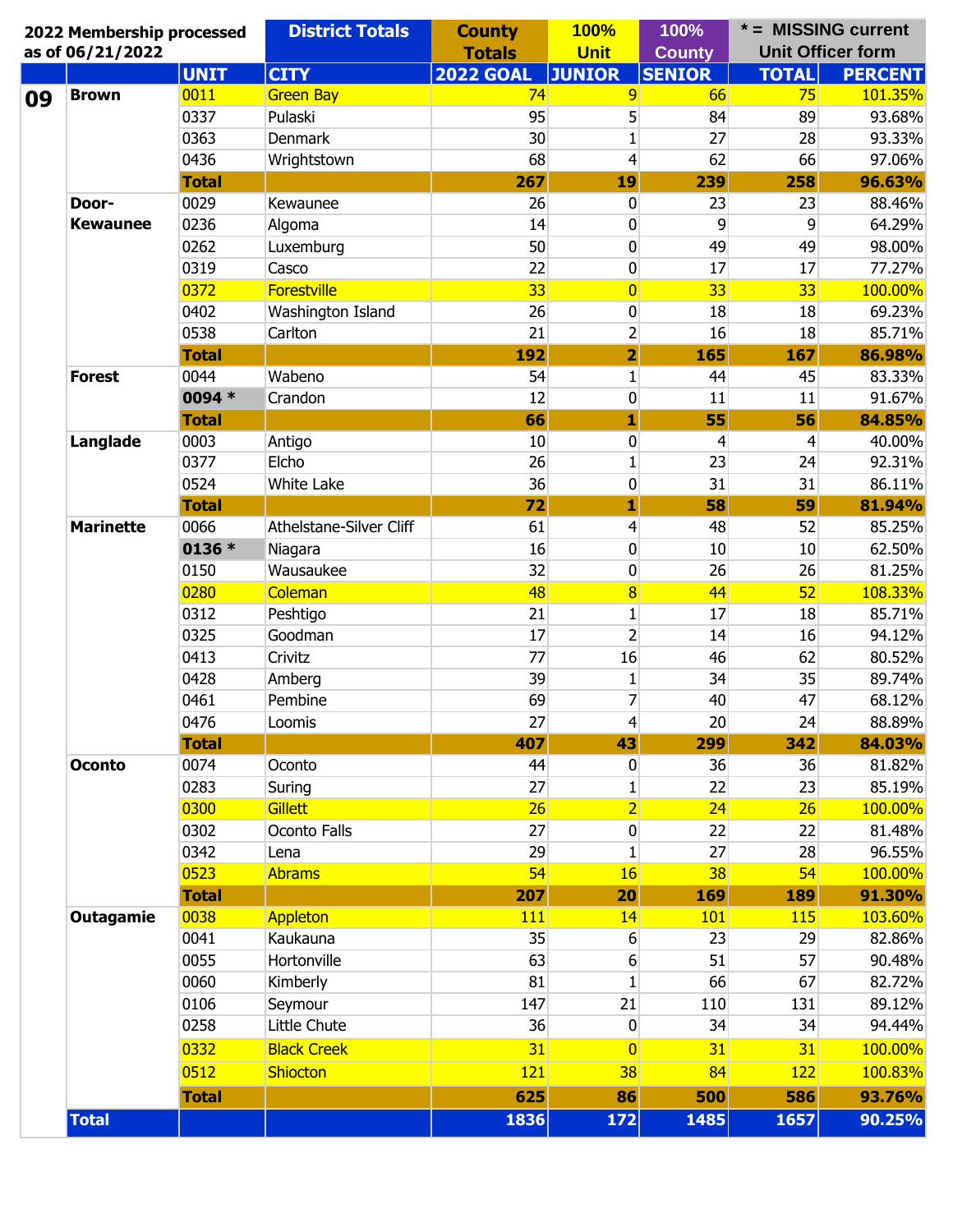| 2022 Membership processed<br>as of 06/21/2022 |              | <b>District Totals</b> | <b>County</b><br><b>Totals</b> | <b>100%</b><br><b>Unit</b>              | 100%<br><b>County</b> | * = MISSING current<br><b>Unit Officer form</b> |                  |
|-----------------------------------------------|--------------|------------------------|--------------------------------|-----------------------------------------|-----------------------|-------------------------------------------------|------------------|
|                                               | <b>UNIT</b>  | <b>CITY</b>            | <b>2022 GOAL</b>               | <b>JUNIOR</b>                           | <b>SENIOR</b>         | <b>TOTAL</b>                                    | <b>PERCENT</b>   |
| <b>Barron</b>                                 | 0087         | <b>Rice Lake</b>       | 61                             | $\overline{9}$                          | 54                    | 63                                              | 103.28%          |
|                                               | 0098         | Cumberland             | 85                             | 14                                      | 63                    | 77                                              | 90.59%           |
|                                               | 0137         | <b>Turtle Lake</b>     | 12                             | $\overline{0}$                          | 12                    | 12                                              | 100.00%          |
|                                               | 0179         | Chetek                 | 46                             | 0                                       | 40                    | 40                                              | 86.96%           |
|                                               | 0194         | <b>Cameron</b>         | 13                             | $\overline{0}$                          | 13                    | 13                                              | 100.00%          |
|                                               | 0212         | Barron                 | 25                             | 0                                       | 16                    | 16                                              | 64.00%           |
|                                               | 0259         | Prairie Farm           | 20                             | $\mathbf{1}$                            | 16                    | 17                                              | 85.00%           |
|                                               | 0540         | Haugen                 | 37                             | 7                                       | 28                    | 35                                              | 94.59%           |
|                                               | <b>Total</b> |                        | 299                            | 31                                      | 242                   | 273                                             | 91.30%           |
| Buffalo-Pepin 0056                            |              | Fountain City          | 10                             | 0                                       | $\overline{9}$        | 9                                               | 90.00%           |
|                                               | 0154         | Mondovi                | 57                             | 4                                       | 50                    | 54                                              | 94.74%           |
|                                               | 0181         | Durand                 | 17                             | 0                                       | 13                    | 13                                              | 76.47%           |
|                                               | 0224         | Alma                   | 90                             | 19                                      | 65                    | 84                                              | 93.33%           |
|                                               | 0264 $*$     | Gilmanton              | 33                             | $\overline{2}$                          | 33                    | 35                                              | 106.06%          |
|                                               | <b>Total</b> |                        | 207                            | 25                                      | 170                   | <b>195</b>                                      | 94.20%           |
| <b>Chippewa</b>                               | 0077         | Chippewa Falls         | 43                             |                                         | 29                    | 30 <sup>°</sup>                                 |                  |
|                                               | 0159         | Cadott                 | 28                             | $\mathbf{1}$<br>$\overline{\mathbf{3}}$ | 22                    | 25                                              | 69.77%<br>89.29% |
|                                               |              | New Auburn             | 11                             | $\mathbf{1}$                            | $\overline{7}$        | 8                                               |                  |
|                                               | 0267         |                        |                                |                                         |                       |                                                 | 72.73%           |
|                                               | 0295         | Bloomer                | 28                             | $\pmb{0}$                               | 24                    | 24                                              | 85.71%           |
|                                               | 0326         | <b>Boyd</b>            | 64                             | 14                                      | 50                    | 64                                              | 100.00%          |
|                                               | 0353         | <b>Cornell</b>         | 20                             | $\overline{2}$                          | 21                    | 23                                              | 115.00%          |
|                                               | <b>Total</b> |                        | 194                            | 21                                      | 153                   | 174                                             | 89.69%           |
| <b>Dunn</b>                                   | 0032         | Menomonie              | 10                             | $\bf{0}$                                | 8                     | 8                                               | 80.00%           |
|                                               | 0131         | Colfax                 | 24                             | $\mathbf{1}$                            | 17                    | 18                                              | 75.00%           |
|                                               | 0314         | Boyceville             | 11                             | $\bf{0}$                                | $\overline{9}$        | 9                                               | 81.82%           |
|                                               | 0511         | Ridgeland              | 32                             | $\overline{9}$                          | 25                    | 34                                              | 106.25%          |
|                                               | <b>Total</b> |                        | 77                             | 10                                      | 59                    | 69                                              | 89.61%           |
| <b>Eau Claire</b>                             | 0053         | Eau Claire             | 131                            | 14                                      | 92                    | 106                                             | 80.92%           |
|                                               | 0291         | Augusta                | 57                             | $\overline{4}$                          | 49                    | 53                                              | 92.98%           |
|                                               | 0376         | <b>Fall Creek</b>      | 39                             | 0                                       | 36                    | 36                                              | 92.31%           |
|                                               | 0550         | <b>Brackett</b>        | 35                             | $\mathbf 0$                             | 34                    | 34                                              | 97.14%           |
|                                               | <b>Total</b> |                        | 262                            | 18                                      | 211                   | 229                                             | 87.40%           |
| <b>Pierce</b>                                 | 0061         | Prescott               | 72                             | 12                                      | 61                    | 73                                              | 101.39%          |
|                                               | 0121         | <b>River Falls</b>     | 145                            | 27                                      | 134                   | 161                                             | 111.03%          |
|                                               | 0158         | Maiden Rock            | 27                             | $\pmb{0}$                               | 24                    | 24                                              | 88.89%           |
|                                               | 0204         | Ellsworth              | 79                             | 0                                       | 77                    | 77                                              | 97.47%           |
|                                               | 0207         | Elmwood                | 44                             | 0                                       | 41                    | 41                                              | 93.18%           |
|                                               | 0227         | Spring Valley          | 18                             | 0                                       | 17                    | 17                                              | 94.44%           |
|                                               | 0357         | Bay City               | 45                             | 0                                       | 32                    | 32                                              | 71.11%           |
|                                               | 0365         | Plum City              | 46                             | 12                                      | 30                    | 42                                              | 91.30%           |
|                                               | <b>Total</b> |                        | 476                            | 51                                      | 416                   | 467                                             | 98.11%           |
| <b>St Croix</b>                               | 0080         | New Richmond           | 46                             | $\overline{2}$                          | 38                    | 40                                              | 86.96%           |
|                                               | 0111         | Somerset               | 53                             | $\mathbf{1}$                            | 50                    | 51                                              | 96.23%           |
|                                               | 0168         | Glenwood City          | 17                             | $\mathbf{1}$                            | 15                    | 16                                              | 94.12%           |
|                                               | 0240         | <b>Baldwin</b>         | 30 <sub>2</sub>                | $\overline{\mathbf{4}}$                 | 26                    | 30 <sub>2</sub>                                 | 100.00%          |
|                                               | 0301         | <b>Woodville</b>       | 34                             | $\overline{0}$                          | 34                    | 34                                              | 100.00%          |
|                                               | 0330         | Wilson                 | 37                             | $\overline{7}$                          | 28                    | 35                                              | 94.59%           |
|                                               | 0432         | Hammond                | 23                             | $\boldsymbol{0}$                        | 19                    | 19                                              | 82.61%           |
|                                               | <b>Total</b> |                        | 240                            | 15                                      | 210                   | 225                                             | 93.75%           |
| <b>Trempealeau</b>                            | 0017         | Arcadia                | 35                             | $\overline{0}$                          | 33                    | 33                                              | 94.29%           |
|                                               | 0186         | Independence           | 61                             | 11                                      | 49                    | 60                                              | 98.36%           |
|                                               | 0191         | Whitehall              | 10                             | $\boldsymbol{0}$                        | 8                     | 8                                               | 80.00%           |
|                                               | 0324         | <b>Osseo</b>           | 69                             | 11                                      | 58                    | 69                                              | 100.00%          |
|                                               |              |                        |                                |                                         |                       |                                                 |                  |
|                                               | 0354         | <b>Ettrick</b>         | 56                             | 10                                      | 48                    | 58                                              | 103.57%          |
|                                               | 0459         | Eleva                  | 26                             | $\overline{2}$                          | 24                    | 26                                              | 100.00%          |
|                                               | <b>Total</b> |                        | 257                            | 34                                      | 220                   | 254                                             | 98.83%           |
| <b>Total</b>                                  |              |                        | 2012                           | 205                                     | 1681                  | 1886                                            | 93.74%           |
|                                               |              |                        |                                |                                         |                       |                                                 |                  |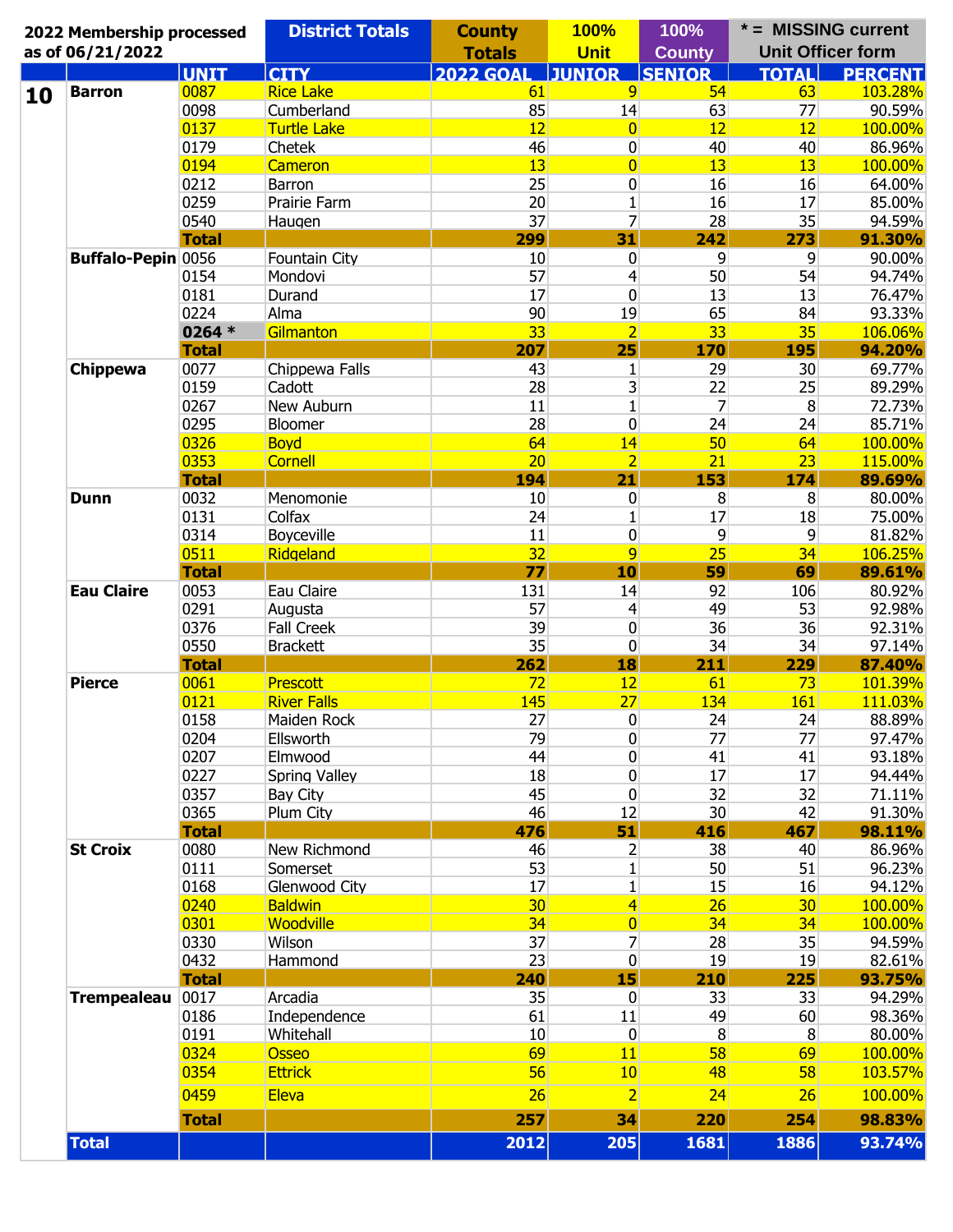|                                                                                                                                                                                                             | 2022 Membership processed       |              | <b>District Totals</b>  | <b>County</b>    | <b>100%</b>             | 100%            |              | * = MISSING current      |
|-------------------------------------------------------------------------------------------------------------------------------------------------------------------------------------------------------------|---------------------------------|--------------|-------------------------|------------------|-------------------------|-----------------|--------------|--------------------------|
|                                                                                                                                                                                                             | as of 06/21/2022                |              |                         | <b>Totals</b>    | <b>Unit</b>             | <b>County</b>   |              | <b>Unit Officer form</b> |
|                                                                                                                                                                                                             |                                 | <b>UNIT</b>  | <b>CITY</b>             | <b>2022 GOAL</b> | <b>JUNIOR</b>           | <b>SENIOR</b>   | <b>TOTAL</b> | <b>PERCENT</b>           |
| 11                                                                                                                                                                                                          | <b>Ashland</b>                  | 0025 *       | Odanah                  | 20               | $\overline{\mathbf{3}}$ | 17              | 20           | 100.00%                  |
|                                                                                                                                                                                                             |                                 | 0090         | Ashland                 | 30               | $5\overline{)}$         | 25              | 30           | 100.00%                  |
|                                                                                                                                                                                                             |                                 | 0247 *       | Glidden                 | 10               | $\overline{0}$          | 6               | 6            | 60.00%                   |
|                                                                                                                                                                                                             |                                 | 0272         | <b>Butternut</b>        | 75               | 18                      | 52              | 70           | 93.33%                   |
|                                                                                                                                                                                                             |                                 | <b>Total</b> |                         | 135              | 26                      | 100             | 126          | 93.33%                   |
|                                                                                                                                                                                                             | <b>Iron</b>                     | 0058 *       | <b>Hurley</b>           | 18               | $\overline{\mathbf{3}}$ | 16              | 19           | 105.56%                  |
|                                                                                                                                                                                                             |                                 | 0371         | Saxon                   | 22               | $\overline{0}$          | 16              | 16           | 72.73%                   |
|                                                                                                                                                                                                             |                                 | 0424         | Mercer                  | 27               | $\pmb{0}$               | 25              | 25           | 92.59%                   |
|                                                                                                                                                                                                             |                                 | <b>Total</b> |                         | 67               | 3                       | 57              | 60           | 89.55%                   |
|                                                                                                                                                                                                             | <b>Lincoln</b><br><b>Oneida</b> | 0093         | Tomahawk                | 79               | 16                      | 67              | 83           | 105.06%                  |
|                                                                                                                                                                                                             |                                 | <b>Total</b> |                         | 79               | 16                      | 67              | 83           | 105.06%                  |
|                                                                                                                                                                                                             |                                 | 0089         | Minocqua                | 32               | $\overline{4}$          | 29              | 33           | 103.13%                  |
|                                                                                                                                                                                                             |                                 | 0318         | Lake Tomahawk           | 54               | 5 <sup>1</sup>          | 42              | 47           | 87.04%                   |
|                                                                                                                                                                                                             | <b>Price</b>                    | 0431         | <b>Three Lakes</b>      | 91               | 13                      | 70              | 83           | 91.21%                   |
|                                                                                                                                                                                                             |                                 | <b>Total</b> |                         | 177              | 22                      | 141             | 163          | 92.09%                   |
|                                                                                                                                                                                                             |                                 | 0122         | Phillips                |                  |                         | 19              | 22           | 84.62%                   |
|                                                                                                                                                                                                             |                                 | 0182         | Park Falls              |                  |                         | 39              | 39           | 90.70%                   |
|                                                                                                                                                                                                             |                                 | 0362         | Kennan                  |                  |                         | 15              | 24           | 92.31%                   |
|                                                                                                                                                                                                             |                                 | 0452*        | Spirit                  |                  |                         | 39              | 43           | 87.76%                   |
|                                                                                                                                                                                                             |                                 | 0532         | Fifield                 |                  |                         | 33 <sup>5</sup> | 37           | 100.00%                  |
|                                                                                                                                                                                                             |                                 | <b>Total</b> |                         |                  | 20                      | 145             | 165          | 91.16%                   |
| 26<br>$\overline{\mathbf{3}}$<br>43<br>0<br>9<br>26<br>49<br>$\overline{4}$<br>37<br>$\overline{4}$<br>181<br>0274<br><b>Rib Lake</b><br><b>Taylor</b><br>15<br>$\overline{0}$<br>0359<br>23<br>Gilman<br>0 | 13                              | 13           | 86.67%                  |                  |                         |                 |              |                          |
|                                                                                                                                                                                                             |                                 |              |                         |                  |                         | 6               | 6            | 26.09%                   |
|                                                                                                                                                                                                             |                                 | 0519         | Stetsonville            | 45               | $\overline{0}$          | 34              | 34           | 75.56%                   |
|                                                                                                                                                                                                             |                                 | 0547         | Lublin                  | 69               | $6 \overline{}$         | 63              | 69           | 100.00%                  |
|                                                                                                                                                                                                             |                                 | <b>Total</b> |                         | 152              | 6                       | 116             | 122          | 80.26%                   |
|                                                                                                                                                                                                             | <b>Vilas</b>                    | 0114         | Eagle River             | 10               | $\boldsymbol{0}$        | 5               | 5            | 50.00%                   |
|                                                                                                                                                                                                             |                                 | 0451         | <b>Boulder Junction</b> | 20               | $\overline{2}$          | 17              | 19           | 95.00%                   |
|                                                                                                                                                                                                             |                                 | 0480         | Presque Isle            | 25               | $\overline{0}$          | 23              | 23           | 92.00%                   |
|                                                                                                                                                                                                             |                                 | <b>Total</b> |                         | 55               | $\overline{\mathbf{2}}$ | 45              | 47           | 85.45%                   |
|                                                                                                                                                                                                             | <b>Total</b>                    |              |                         | 846              | 95                      | 671             | 766          | 90.54%                   |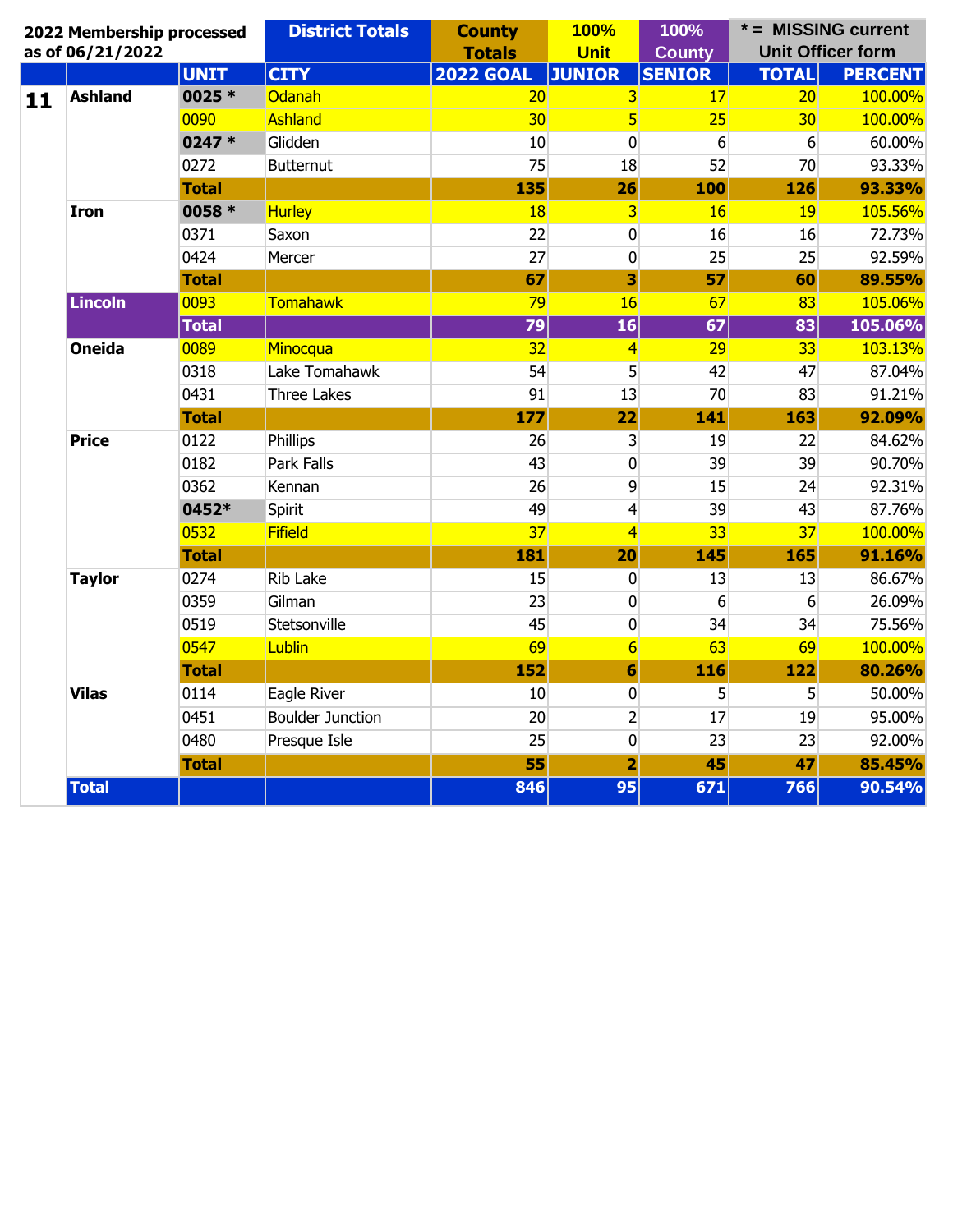|    | 2022 Membership processed<br>as of 06/21/2022 |              | <b>District Totals</b>   | <b>County</b><br><b>Totals</b> | <b>100%</b><br><b>Unit</b> | 100%<br><b>County</b> | * = MISSING current<br><b>Unit Officer form</b> |                |
|----|-----------------------------------------------|--------------|--------------------------|--------------------------------|----------------------------|-----------------------|-------------------------------------------------|----------------|
|    |                                               | <b>UNIT</b>  | <b>CITY</b>              | <b>2022 GOAL</b>               | <b>JUNIOR</b>              | <b>SENIOR</b>         | <b>TOTAL</b>                                    | <b>PERCENT</b> |
| 12 | <b>Bayfield</b>                               | 0049*        | <b>Bayfield</b>          | 14                             | $\overline{0}$             | 14                    | 14                                              | 100.00%        |
|    |                                               | 0487*        | Cable                    | 32                             | $\overline{0}$             | 30                    | 30                                              | 93.75%         |
|    |                                               | <b>Total</b> |                          | 46                             | $\mathbf 0$                | 44                    | 44                                              | 95.65%         |
|    | <b>Burnett</b>                                | 0096         | Webster                  | 54                             | 6                          | 42                    | 48                                              | 88.89%         |
|    |                                               | 0132 *       | Siren                    | 33                             | $\overline{2}$             | 26                    | 28                                              | 84.85%         |
|    |                                               | 0185         | Grantsburg               | 84                             | $\overline{7}$             | 78                    | 85                                              | 101.19%        |
|    |                                               | <b>Total</b> |                          | 171                            | 15                         | 146                   | 161                                             | 94.15%         |
|    | <b>Douglas</b>                                | 0435         | <b>Superior</b>          | 70                             | 10                         | 62                    | 72                                              | 102.86%        |
|    |                                               | 0499         | Gordon                   | 78                             | $\vert 4 \vert$            | 67                    | 71                                              | 91.03%         |
|    |                                               | <b>Total</b> |                          | 148                            | 14                         | 129                   | 143                                             | 96.62%         |
|    | <b>Polk</b>                                   | 0108         | Clear Lake               | 21                             | $\mathbf{1}$               | 16                    | 17                                              | 80.95%         |
|    |                                               | 0143         | <b>Saint Croix Falls</b> | 45                             | $\vert$ 1                  | 47                    | 48                                              | 106.67%        |
|    |                                               | 0254         | Milltown                 | 17                             | $\overline{2}$             | <b>15</b>             | 17                                              | 100.00%        |
|    |                                               | 0255         | Luck                     | 31                             | $6 \overline{6}$           | 24                    | 30                                              | 96.77%         |
|    |                                               | 0278         | <b>Balsam Lake</b>       | 44                             | $\overline{3}$             | 40                    | 43                                              | 97.73%         |
|    |                                               | 0346 *       | Centuria                 | 19                             | $\overline{0}$             | 18                    | 18                                              | 94.74%         |
|    |                                               | 0396         | <b>Indian Creek</b>      | 35                             | $\overline{4}$             | 28                    | 32                                              | 91.43%         |
|    |                                               | <b>Total</b> |                          | 212                            | 17                         | <b>188</b>            | 205                                             | 96.70%         |
|    | <b>Rusk</b>                                   | 0268         | <b>Bruce</b>             | 63                             | 10                         | 54                    | 64                                              | 101.59%        |
|    |                                               | 0316         | Sheldon                  | 25                             | $\overline{4}$             | 21                    | 25                                              | 100.00%        |
|    |                                               | <b>Total</b> |                          | 88                             | 14                         | $\overline{75}$       | 89                                              | 101.14%        |
|    | <b>Sawyer</b>                                 | 0218         | Hayward                  | 33                             | $\overline{3}$             | 28                    | 31                                              | 93.94%         |
|    |                                               | 0303         | <b>Winter</b>            | 26                             | $\overline{0}$             | 27                    | 27                                              | 103.85%        |
|    |                                               | 0394 *       | Loretta                  | 31                             | $\overline{2}$             | 25                    | 27                                              | 87.10%         |
|    |                                               | 0425         | Exeland                  | 47                             | $\overline{3}$             | 43                    | 46                                              | 97.87%         |
|    |                                               | <b>Total</b> |                          | 137                            | 8                          | 123                   | 131                                             | 95.62%         |
|    | Washburn                                      | 0012         | Spooner                  | $\overline{0}$                 | $\overline{3}$             | 32                    | 35                                              | 100.00%        |
|    |                                               | 0379         | <b>Birchwood</b>         | 35                             | $\overline{\mathbf{3}}$    | 51                    | 54                                              | 154.29%        |
|    |                                               | 0465 *       | Minong                   | 11                             | $\boldsymbol{0}$           | 10                    | 10                                              | 90.91%         |
|    |                                               | <b>Total</b> |                          | 46                             | $6\vert$                   | 93                    | 99                                              | 215.22%        |
|    | <b>Total</b>                                  |              |                          | 848                            | 74                         | 798                   | 872                                             | 102.83%        |